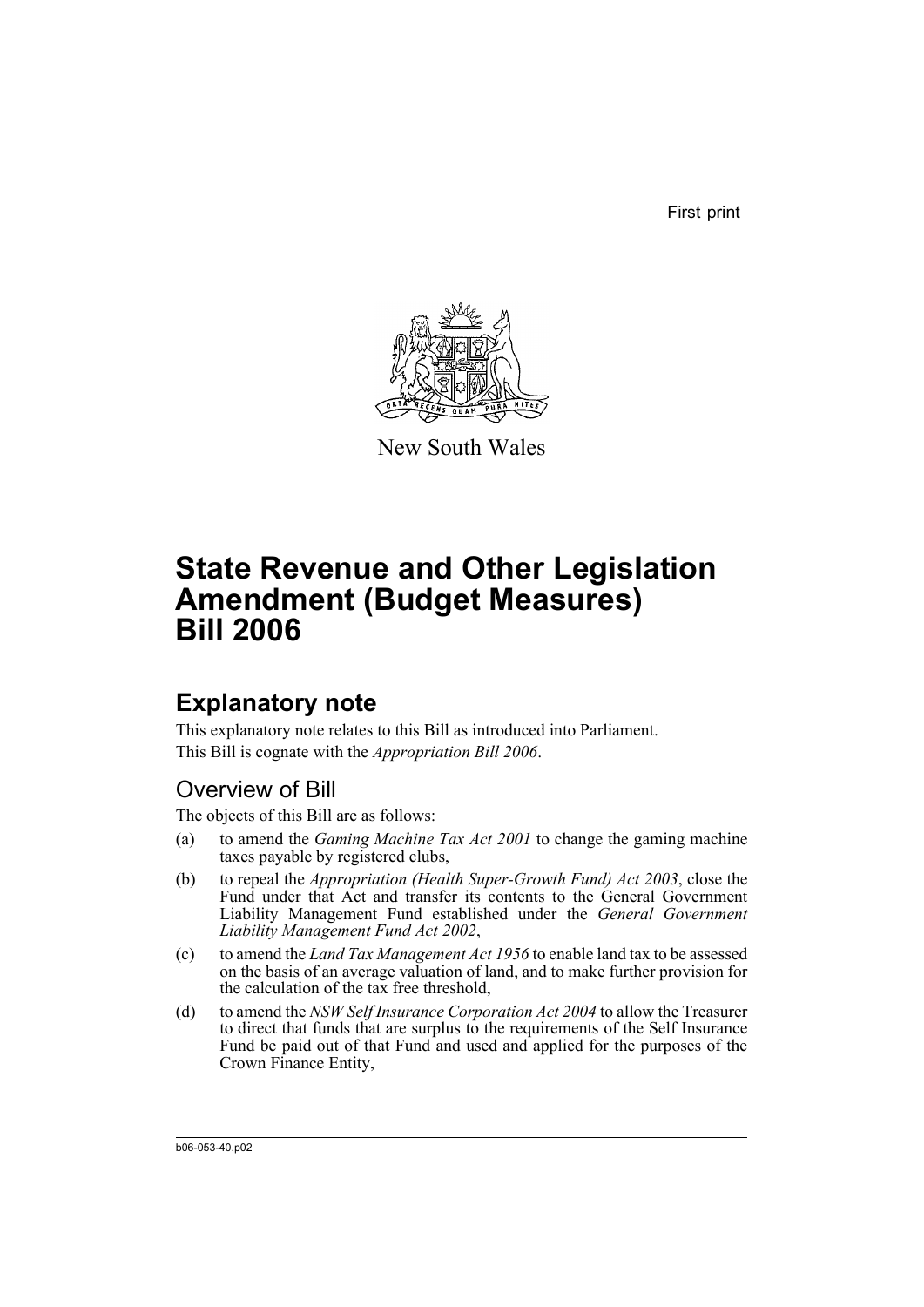Explanatory note

- (e) to amend the *Taxation Administration Act 1996* for statute law revision purposes, and to make it clear that persons who overpay land tax on the basis of a land value that is later changed are entitled to a refund, and interest, on the overpayment,
- (f) to make amendments to the *Pay-roll Tax Act 1971* and the *Public Finance and Audit Act 1983* that are mainly consequential on the enactment of the *Public Sector Employment Legislation Amendment Act 2006* (which, among other things, removed the employment powers of certain statutory corporations and provided instead for the staff concerned to be employed by the Crown in Divisions of the Government Service),
- (g) to provide for certain cultural institutions to be subject to Ministerial control as is the case at present with other similar institutions,
- (h) to expand the membership of Tourism New South Wales.

## Outline of provisions

**Clause 1** sets out the name (also called the short title) of the proposed Act.

**Clause 2** provides for the commencement of the proposed Act.

**Clause 3** is a formal provision giving effect to the amendments set out in Schedules  $1–6.$ 

**Clause 4** repeals the *Appropriation (Health Super-Growth Fund) Act 2003*. The Fund under that Act is closed and the contents transferred to the General Government Liability Management Fund. (See further Schedule 2.)

**Clause 5** provides for the repeal of the proposed Act after all the amendments made by the proposed Act have commenced. Once the amendments have commenced the proposed Act will be spent and section 30 of the *Interpretation Act 1987* provides that the repeal of an amending Act does not affect the amendments made by that Act.

### **Schedule 1 Amendment of Gaming Machine Tax Act 2001 No 72**

**Schedule 1 [1]** changes the tax payable by registered clubs on profits from gaming machines, with effect on 1 September 2006 (the beginning of the next tax year for registered clubs). At present, the tax rates payable for the 2006 tax year range from 10.5% of gaming machine profits to 26.9% of gaming machine profits, with the first \$200,000 of profits being tax free. But for this Bill, those tax rates (other than the first tax rate) would increase slightly in subsequent tax years.

The amendments provide for tax rates in the 2006 tax year ranging from 10% of gaming machine profits to 27.7% of gaming machine profits. The lowest rate applies to clubs with gaming machine profits not exceeding \$1 million, while the highest rate applies to clubs with gaming machine profits of or exceeding \$10 million. The first \$200,000 of profits remains tax free.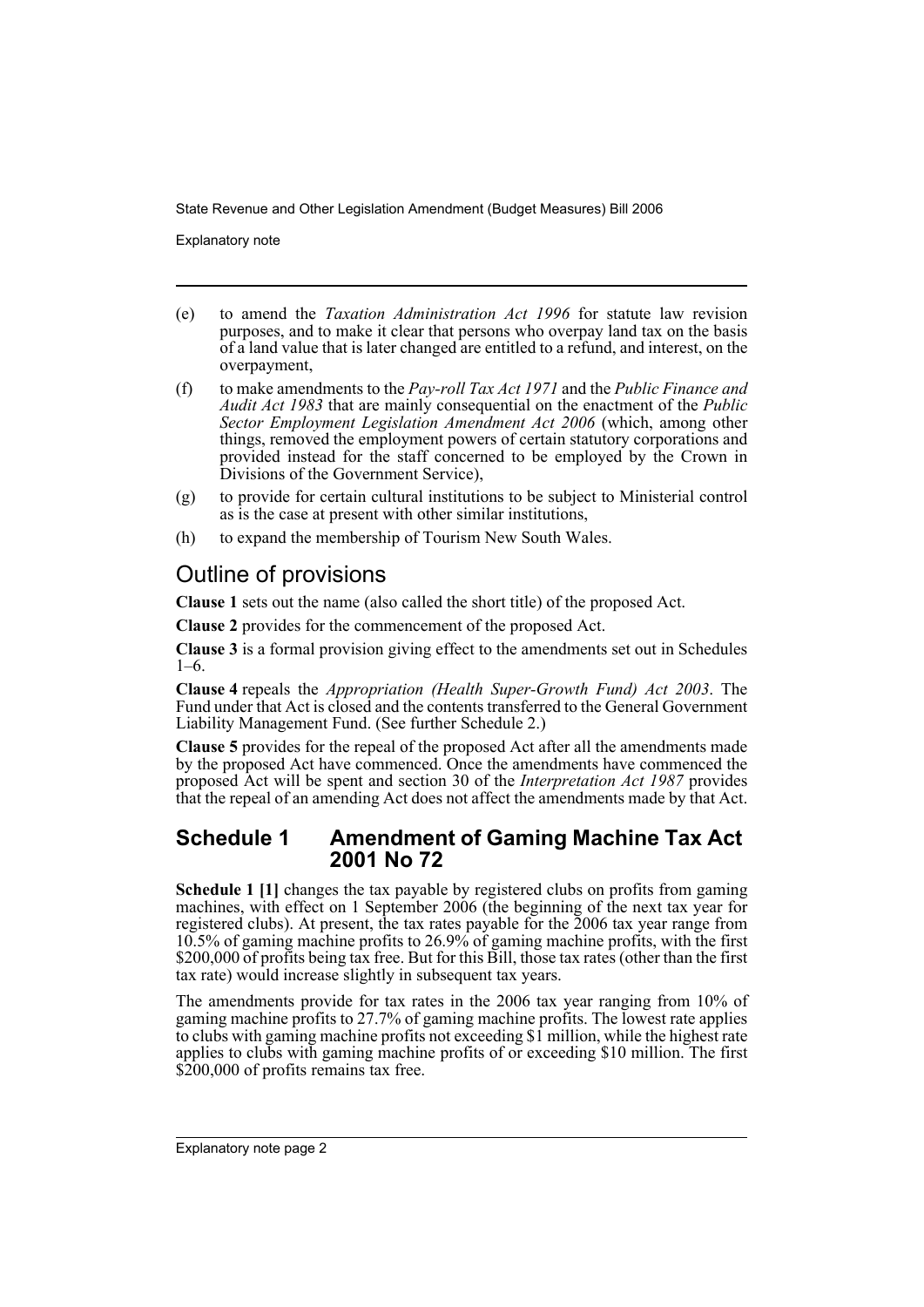Explanatory note

In the 2007 tax year and subsequent tax years, clubs with gaming machine profits not exceeding \$1 million will pay no tax. Clubs with gaming machine profits exceeding \$1 million but not exceeding \$1,800,000 will pay tax on the basis of a sliding tax free threshold. The first  $$200,000$  is tax free for all clubs. The tax rates will range from 10% to 30.9% of gaming machine profits.

Quarterly instalments of tax are to be based on a notional calculation of annual profits, making allowance for any rebate (of up to 1.5%) that may be available for spending on community development and support by the registered club.

**Schedule 1 [2]** is a consequential amendment.

**Schedule 1 [3]** provides for the making of savings and transitional regulations as a consequence of the amendments.

The gaming machine changes will have effect in respect of the 2006 tax year and subsequent tax years. **Schedule 1 [4]** makes it clear that the amendments do not affect any liability for tax in respect of the 2005 tax year and previous tax years.

## **Schedule 2 Amendment of General Government Liability Management Fund Act 2002 No 60**

**Schedule 2 [2]** makes provision for the closure of the Health Super-Growth Fund. The assets and liabilities of the Fund are transferred to the General Government Liability Management Fund and may be used as authorised by the *General Government Liability Management Fund Act 2002*. That Fund is used to meet superannuation liabilities of Crown employers.

**Schedule 2 [2]** also enables the making of savings and transitional regulations as a consequence of the amendments.

**Schedule 2 [1]** is a consequential amendment.

## **Schedule 3 Amendment of Land Tax Management Act 1956 No 26**

**Schedule 3 [1], [2] and [3]** make provision for the assessment of land tax liability on the basis of an average valuation of land. At present, liability is based on the land value of land in any particular year (as calculated by the Valuer-General). The new provisions provide for liability to be based on an average valuation, being an average of the land value of the parcel in the land tax year for which the tax is being levied, and the land value of the parcel in the previous 2 land tax years (to calculate the average, the 3 land values would be added together then divided by 3).

Special provision is made for the calculation of the average value of land where a land value adjustment would be required under the *Land Tax Management Act 1956*. the *Valuation of Land Act 1916* or the *Heritage Act 1977*. In such a case, the average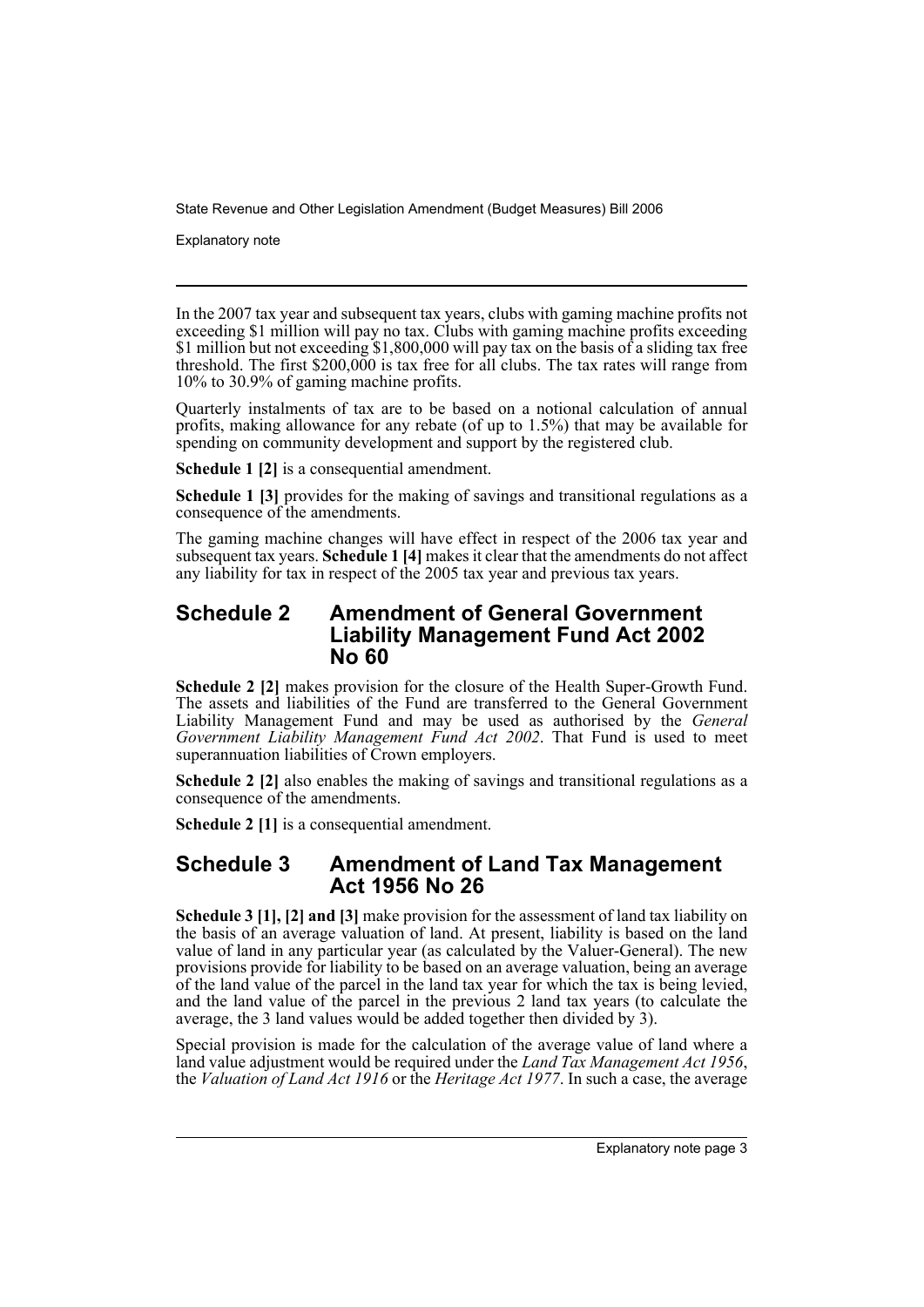Explanatory note

value is to be calculated on the basis of the land value of the parcel in the relevant land tax years before that adjustment, and the adjustment is then applied to the average value. For example, for land tax purposes an allowance for profitable expenditure or subdivision under the *Valuation of Land Act 1916* would be applied to the average value of the land in the year to which the allowance applies, rather than to the land value.

The amendments also make special provision for the calculation of average value where a parcel did not exist in a previous land tax year (because of a recent subdivision). In such a case, the average value is calculated on the basis of the land value figures available since the parcel came into existence.

**Schedule 3 [4], [5], [6], [8], [11] and [12]** make consequential amendments.

**Schedule 3 [7]** re-instates a land tax reduction in respect of colliery holdings that is removed from section 9 of the Act as a consequence of the amendments set out in Schedule 3 [2].

**Schedule 3 [9]** makes a consequential change to the way that land tax liability is calculated when Crown land is leased (in such a case the lessee carries the land tax liability). **Schedule 3 [10]** is a consequential amendment.

**Schedule 3 [13]** changes the way in which the tax free threshold for land tax is calculated. At present, the tax free threshold is indexed each year on the basis of average changes in property values, as calculated by the Valuer-General. The indexed amount is the tax free threshold. Under the amendments, the tax free threshold will be based on an average of the most recent indexed amount and the indexed amount for the 2 previous land tax years. Accordingly, in the 2007 land tax year, the average of the indexed amounts will be the average of \$342,000 (which is a notional tax free threshold for the 2005 land tax year because there was no tax free threshold in that year), \$352,000 (the tax free threshold for the 2006 land tax year) and the indexed amount for the 2007 land tax year (yet to be calculated by the Valuer-General). However, if the average of the indexed amounts is less than the tax free threshold for the previous land tax year, the tax free threshold will remain as the same amount as the tax free threshold for the previous land tax year.

**Schedule 3 [14]** enables savings and transitional regulations to be made as a consequence of the amendments.

The land tax changes will have effect in respect of the 2007 land tax year and subsequent land tax years. **Schedule 3 [15]** makes it clear that the amendments do not affect any liability for land tax in respect of the 2006 land tax year or previous land tax years.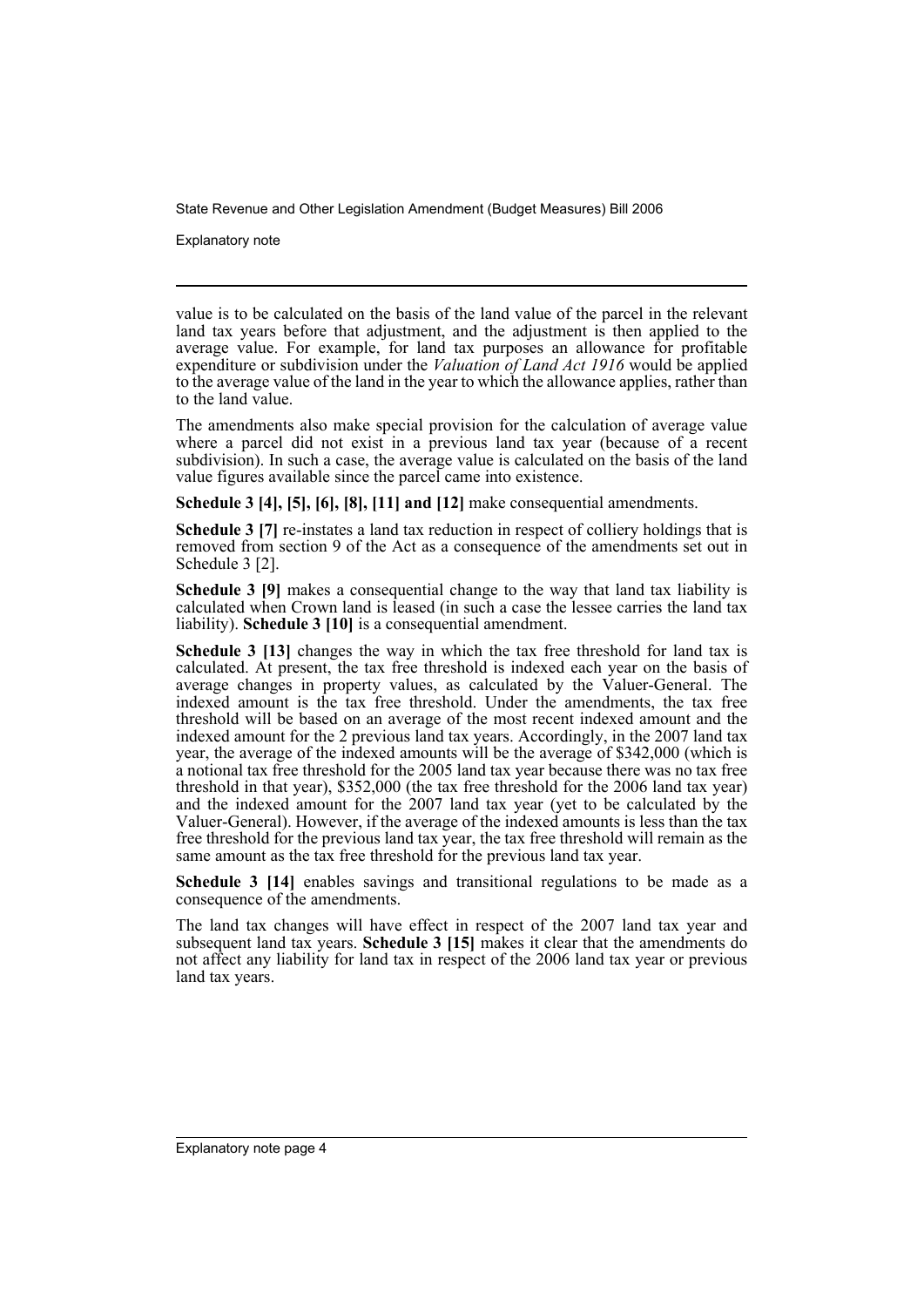Explanatory note

## **Schedule 4 Amendment of NSW Self Insurance Corporation Act 2004 No 106**

**Schedule 4 [1]** allows the Treasurer to direct that any amounts the Treasurer considers to be surplus to the requirements of the Self Insurance Fund be paid out of the Fund. Any such amounts are taken to be appropriated to the Treasurer and may be issued and applied for or towards the recurrent services, or capital works and services, of the Crown Finance Entity (the entity responsible for the assets, liabilities and transactions that are the overall responsibility of the Government).

**Schedule 4 [2]** enables savings and transitional regulations to be made as a consequence of the amendments.

## **Schedule 5 Amendment of Taxation Administration Act 1996 No 97**

**Schedule 5 [1]** makes a statute law revision amendment to remove a note that has become outdated by subsequent changes to the Act.

**Schedule 5 [2]** makes it clear that if an objection to a land valuation is allowed by the Valuer-General under the *Valuation of Land Act 1916*, and the valuation was used as a basis for the assessment of tax liability (such as land tax liability), the provisions of the *Taxation Administration Act 1996* that require the refund of overpaid amounts and the payment of interest on overpaid amounts apply.

## **Schedule 6 Miscellaneous amendments to other legislation**

#### **Amendments relating to cultural institutions**

**Schedule 6.1, 6.2 and 6.3** provide for several cultural institutions constituted under legislation administered by the Minister for the Arts to be subject to the control and direction of the Minister. The institutions concerned are the Art Gallery of New South Wales Trust, the Australian Museum Trust and the Library Council of New South Wales. At present, other similar cultural institutions such as the Historic Houses Trust, the Sydney Opera House Trust and the Trustees of the Museum of Applied Arts and Sciences are subject to Ministerial control.

#### **Amendment of Pay-roll Tax Act 1971**

As a result of the *Public Sector Employment Legislation Amendment Act 2006*, the staff of a number of statutory corporations became employees of the Crown in Divisions of the Government Service assigned to those statutory corporations. In order to maintain the pay-roll tax base that previously applied in relation these statutory corporations, **Schedule 6.4** amends the *Pay-roll Tax Act 1971* to ensure that each Division of the Government Service that is assigned to a statutory corporation (or each relevant part of a Division in the case where it is assigned to more than one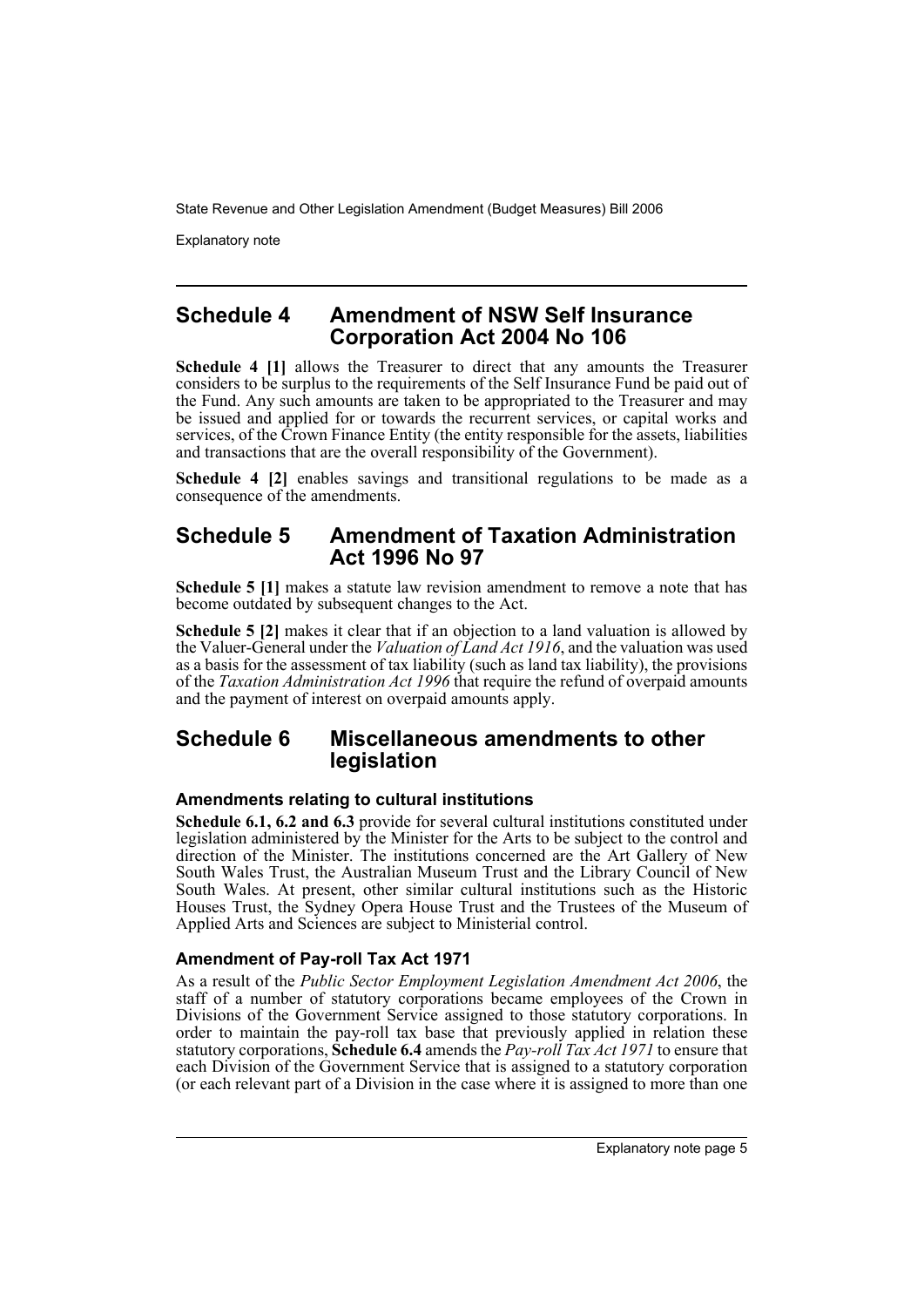Explanatory note

statutory corporation) is, for pay-roll tax purposes, to be treated as a separate employer for not only the wages of the staff but also for any board fees or relevant contracts that relate to the statutory corporation concerned.

#### **Amendment of Public Finance and Audit Act 1983 and Public Finance and Audit Regulation 2005**

**Schedule 6.5 [1]–[4]** specifically apply the provisions of the *Public Finance and Audit Act 1983* that relate to the administration of public finances (including authorised expenditure and banking arrangements) to all Divisions of the Government Service (and not just Public Service Departments) and to the persons employed in those Divisions. The amendments also bring NSW Police under the definition of *authority* in the Act (removing the need for NSW Police to be prescribed as an authority by the regulations).

**Schedule 6.5 [5] and [6]**, along with the deletion of clause 14 of the *Public Finance and Audit Regulation 2005* by **Schedule 6.6**, clarify the circumstances in which an officer of an authority may incur or commit expenditure or authorise payments for any authority. The amendments remove any uncertainty as to whether an officer of an authority can, within the limits of a delegation conferred on the officer by a person entitled to make the delegation, be authorised to incur or commit expenditure and approve payments for an authority other than the authority in which the officer is employed.

**Schedule 6.5 [7]** enables savings and transitional regulations to be made as a consequence of the proposed amendments.

#### **Amendments relating to Tourism New South Wales**

**Schedule 6.7 [1]** expands the membership of Tourism New South Wales to include an additional appointed member as well as the person who holds office as the Director-General of the Department of State and Regional Development (or that person's nominee). **Schedule 6.7 [2], [3] and [5]–[7]** are consequential amendments. **Schedule 6.7 [4]** makes it clear that the annual report of Tourism New South Wales can be included in the annual report of any Department that is responsible to the

Minister for Tourism and Sport and Recreation.

**Schedule 6.7 [8] and [9]** enable savings and transitional regulations to be made as a consequence of the proposed amendments.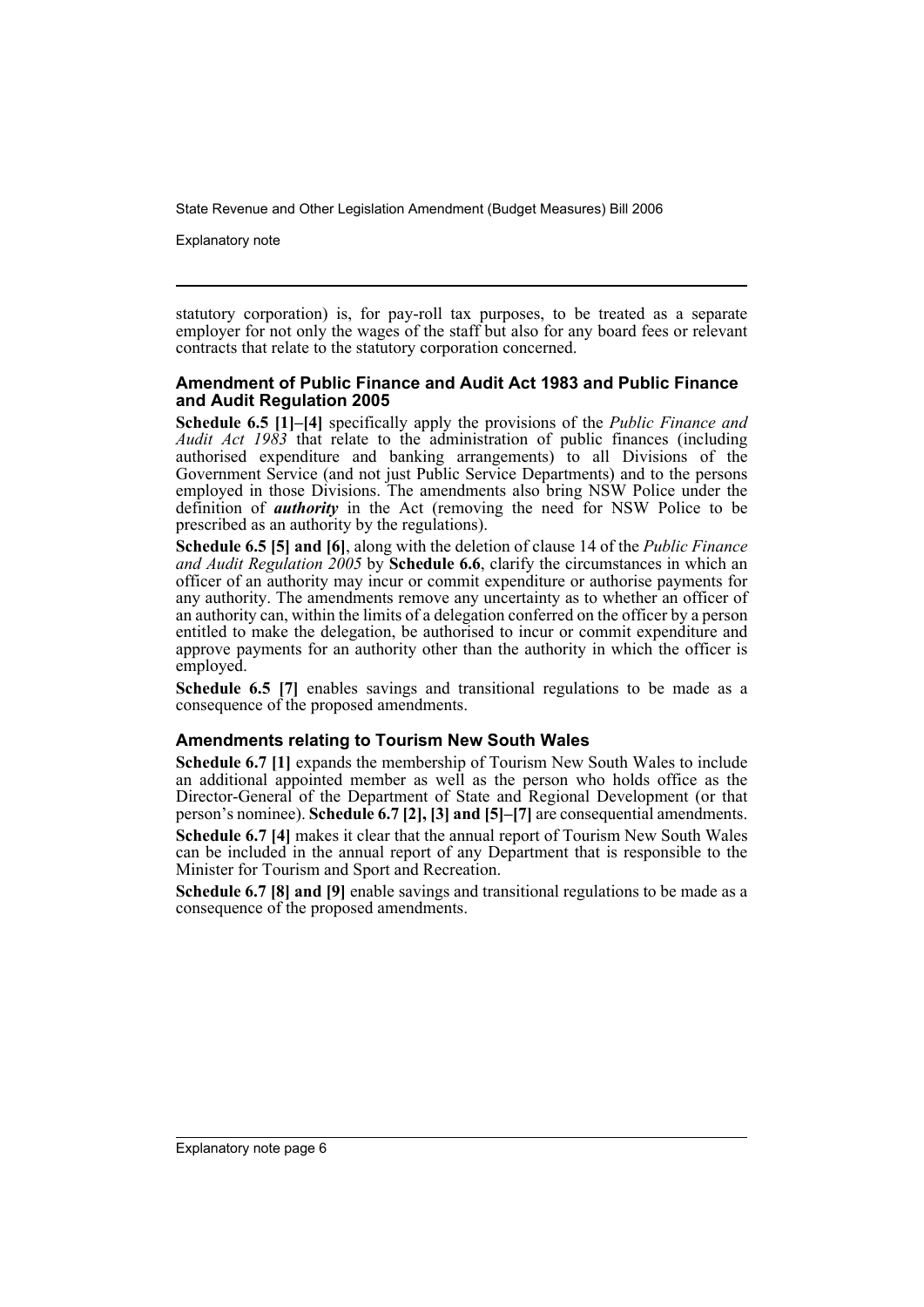First print



New South Wales

# **State Revenue and Other Legislation Amendment (Budget Measures) Bill 2006**

## **Contents**

|            |                                                                             | Page                  |
|------------|-----------------------------------------------------------------------------|-----------------------|
| 1          | Name of Act                                                                 | 2                     |
| 2          | Commencement                                                                | 2                     |
| 3          | Amendment of Acts and other legislation                                     | 2                     |
| 4          | Repeal of Appropriation (Health Super-Growth Fund) Act<br>2003 No 75        | $\mathbf{2}^{\prime}$ |
| 5          | Repeal of Act                                                               | 2                     |
| Schedule 1 | Amendment of Gaming Machine Tax Act 2001 No 72                              | 3                     |
| Schedule 2 | Amendment of General Government Liability Management<br>Fund Act 2002 No 60 | 8                     |
| Schedule 3 | Amendment of Land Tax Management Act 1956 No 26                             | 10                    |
| Schedule 4 | Amendment of NSW Self Insurance Corporation Act 2004<br>No 106              | 17                    |
| Schedule 5 | Amendment of Taxation Administration Act 1996 No 97                         | 18                    |
| Schedule 6 | Miscellaneous amendments to other legislation                               | 19                    |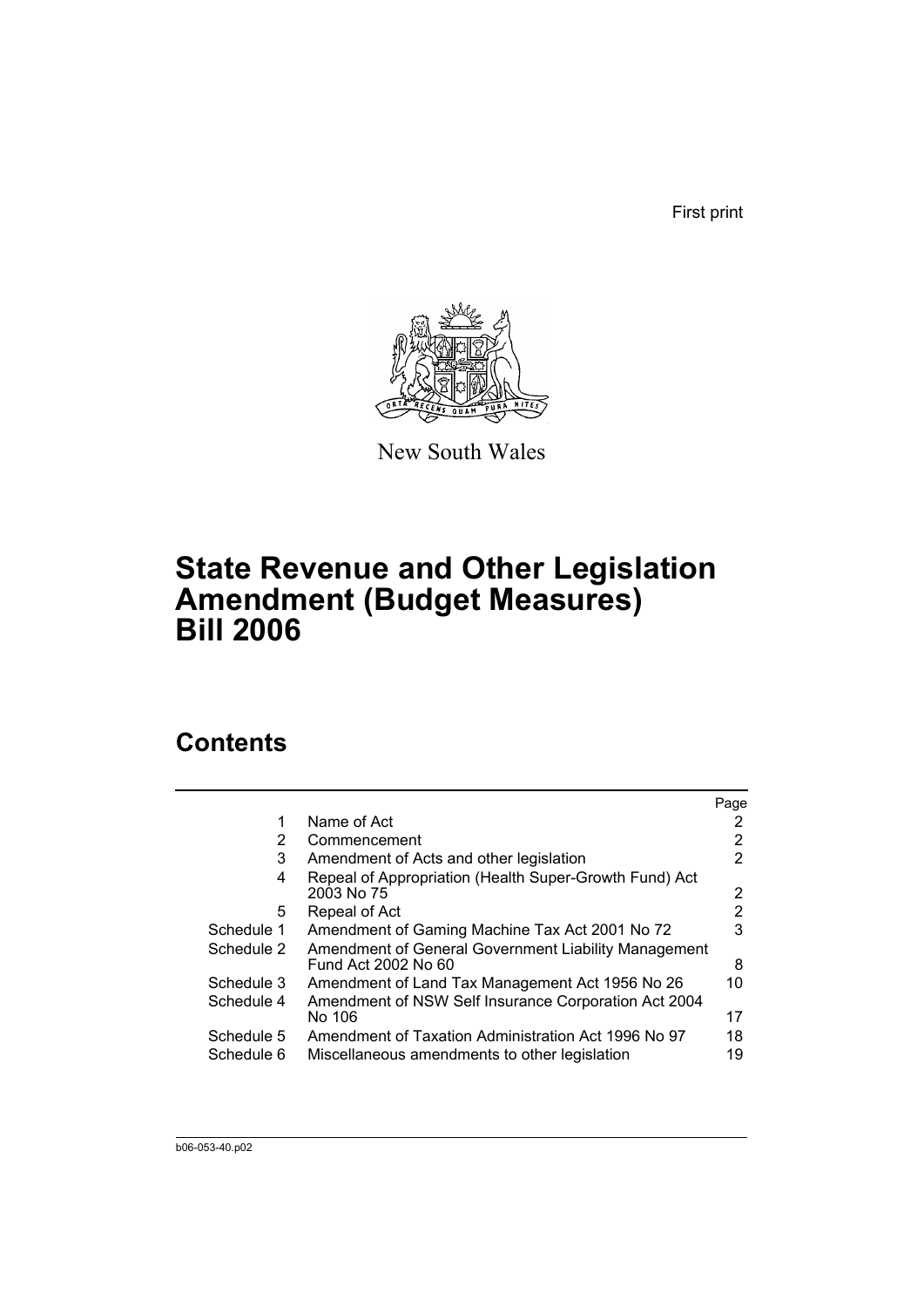Contents

Page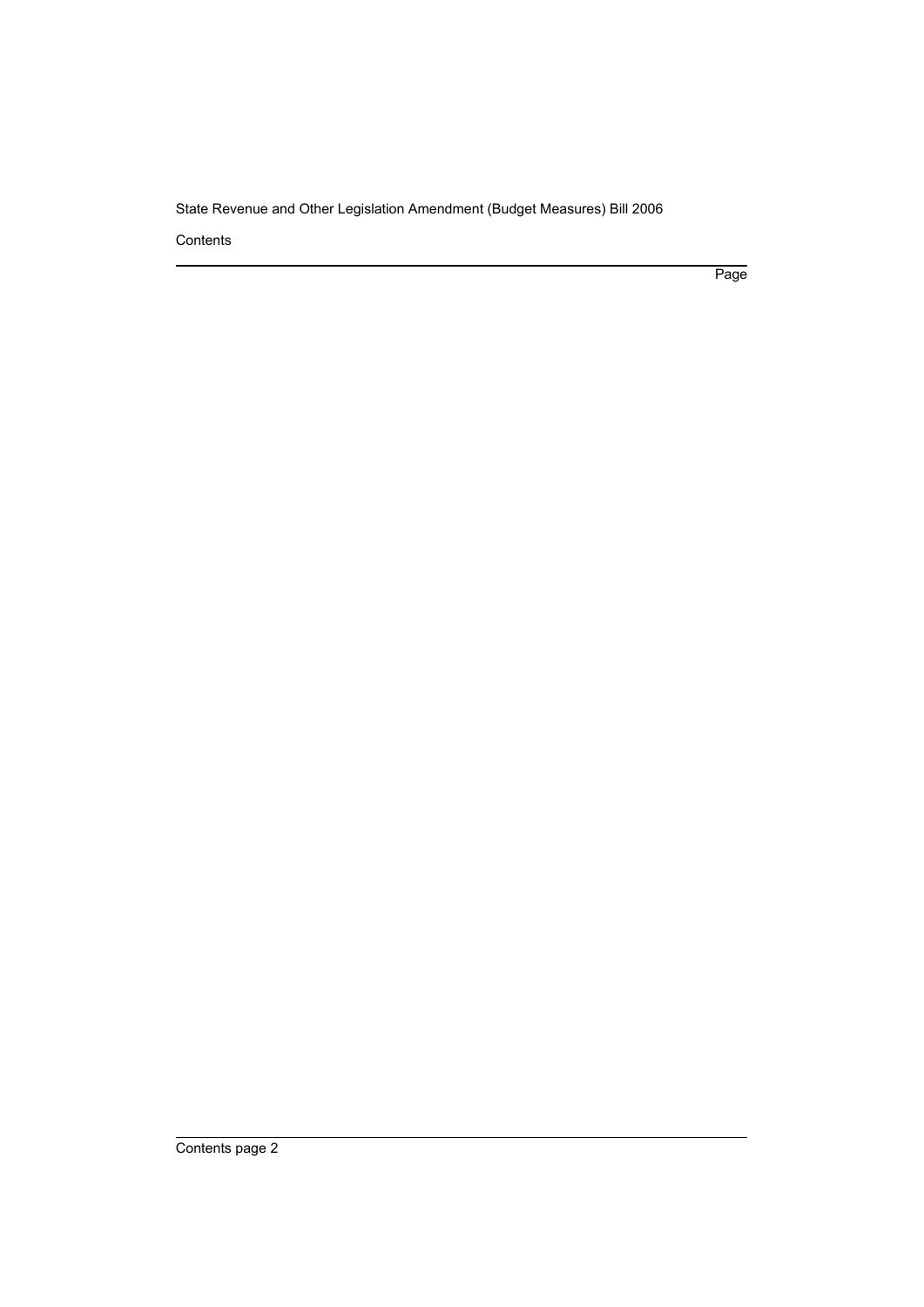

New South Wales

# **State Revenue and Other Legislation Amendment (Budget Measures) Bill 2006**

No , 2006

## **A Bill for**

An Act to make miscellaneous amendments to certain State revenue and other legislation in connection with the Budget for the year 2006–07; and for other purposes.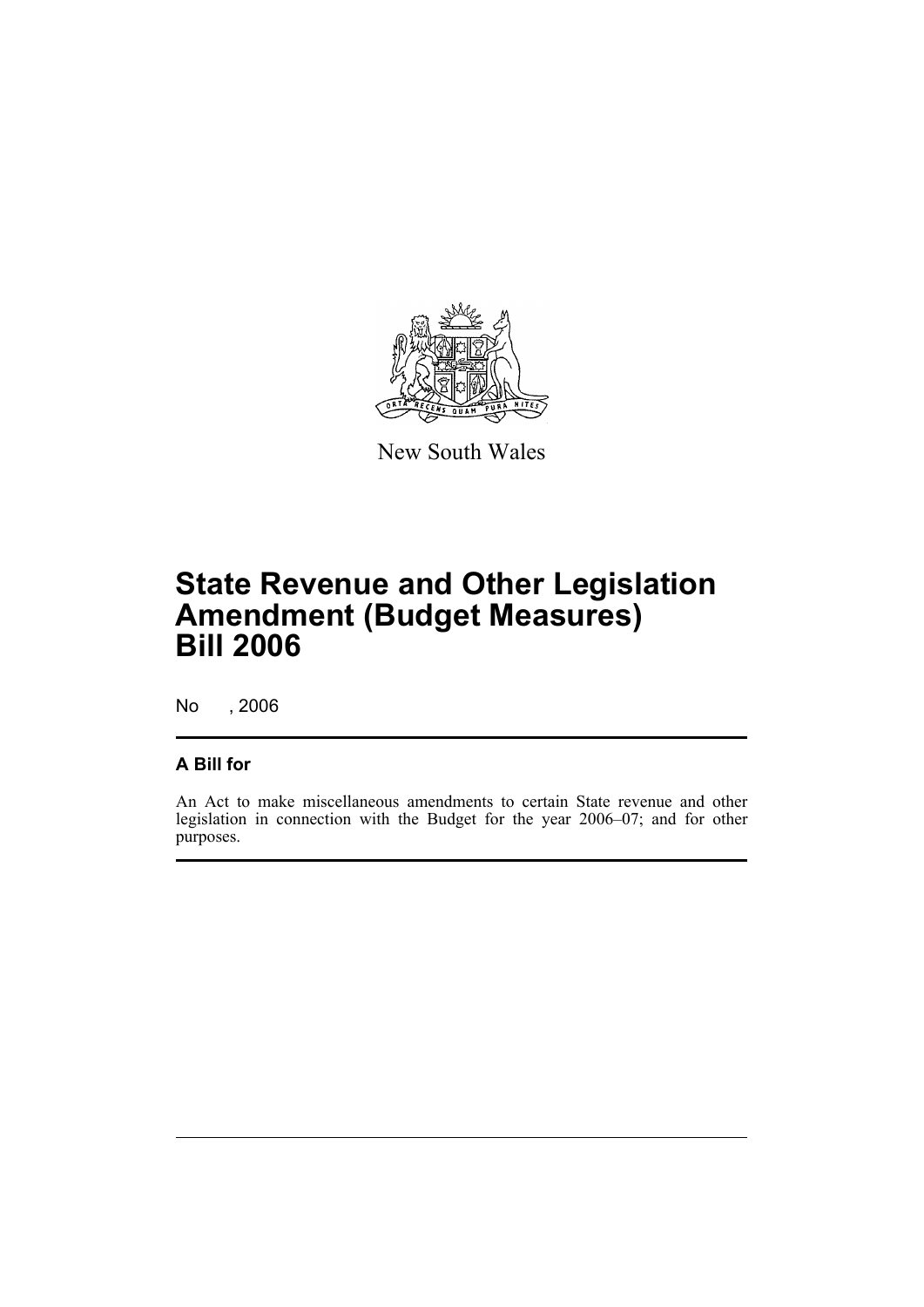|              |                    | The Legislature of New South Wales enacts:                                                                                                                | $\mathbf{1}$                     |  |  |  |  |
|--------------|--------------------|-----------------------------------------------------------------------------------------------------------------------------------------------------------|----------------------------------|--|--|--|--|
| 1            | <b>Name of Act</b> |                                                                                                                                                           |                                  |  |  |  |  |
|              |                    | This Act is the <i>State Revenue and Other Legislation Amendment</i><br>(Budget Measures) Act 2006.                                                       | $\mathfrak{S}$<br>$\overline{4}$ |  |  |  |  |
| $\mathbf{2}$ |                    | Commencement                                                                                                                                              | 5                                |  |  |  |  |
|              | (1)                | This Act commences on the date of assent, except as provided by<br>subsections $(2)$ and $(3)$ .                                                          | 6<br>$\overline{7}$              |  |  |  |  |
|              | (2)                | The following provisions commence, or are taken to have commenced,<br>on the dates indicated:                                                             | 8<br>9                           |  |  |  |  |
|              |                    | Section 4 and Schedules 2 and 4—the date of assent, or 30 June 2006,<br>whichever occurs first                                                            | 10<br>11                         |  |  |  |  |
|              |                    | Schedule 1-1 September 2006                                                                                                                               | 12                               |  |  |  |  |
|              |                    | Schedule 3-31 December 2006                                                                                                                               | 13                               |  |  |  |  |
|              | (3)                | Schedule $6.1-6.3$ commence on a day or days to be appointed by<br>proclamation.                                                                          | 14<br>15                         |  |  |  |  |
| 3            |                    | Amendment of Acts and other legislation                                                                                                                   | 16                               |  |  |  |  |
|              |                    | The Acts and other legislation specified in Schedules 1–6 are amended<br>as set out in those Schedules.                                                   | 17<br>18                         |  |  |  |  |
| 4            |                    | Repeal of Appropriation (Health Super-Growth Fund) Act 2003 No 75                                                                                         | 19                               |  |  |  |  |
|              |                    | The <i>Appropriation (Health Super-Growth Fund) Act 2003</i> is repealed.                                                                                 | 20                               |  |  |  |  |
| 5            |                    | <b>Repeal of Act</b>                                                                                                                                      | 21                               |  |  |  |  |
|              | (1)                | This Act is repealed on the day following the day on which all of the<br>provisions of this Act have commenced.                                           | 22<br>23                         |  |  |  |  |
|              | (2)                | The repeal of this Act does not, because of the operation of section 30<br>of the <i>Interpretation Act 1987</i> , affect any amendment made by this Act. | 24<br>25                         |  |  |  |  |
|              |                    |                                                                                                                                                           |                                  |  |  |  |  |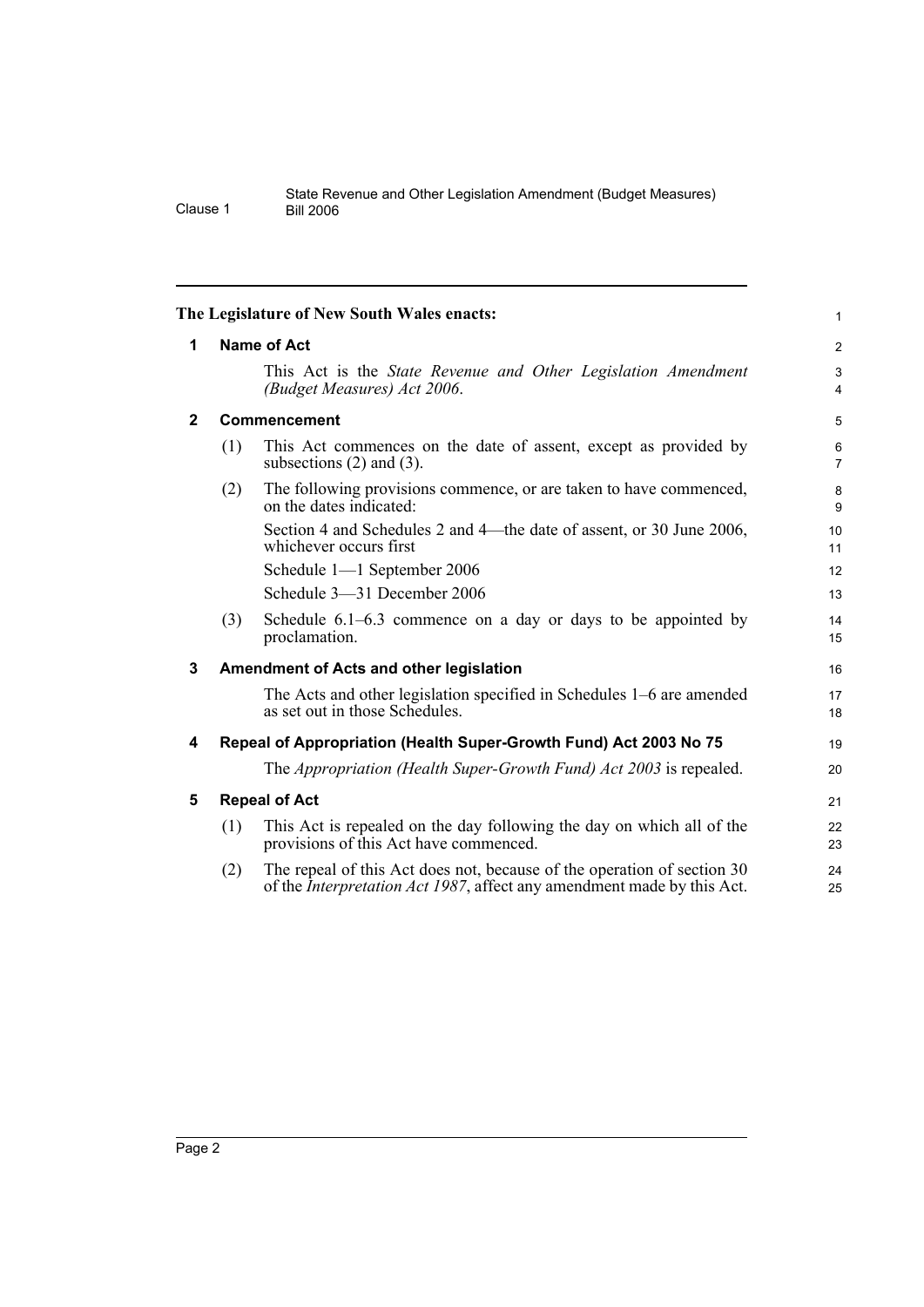Amendment of Gaming Machine Tax Act 2001 No 72 Schedule 1

|     | <b>Schedule 1</b> |                    |     | 2001 No 72                         | <b>Amendment of Gaming Machine Tax Act</b>                                                                                                                                                                                                                                                                                                            | $\mathbf{1}$<br>$\overline{2}$ |
|-----|-------------------|--------------------|-----|------------------------------------|-------------------------------------------------------------------------------------------------------------------------------------------------------------------------------------------------------------------------------------------------------------------------------------------------------------------------------------------------------|--------------------------------|
|     |                   |                    |     |                                    | (Section 3)                                                                                                                                                                                                                                                                                                                                           | 3                              |
| [1] |                   | Part 3, Division 2 |     |                                    |                                                                                                                                                                                                                                                                                                                                                       | 4                              |
|     |                   |                    |     | Omit the Division. Insert instead: |                                                                                                                                                                                                                                                                                                                                                       | 5                              |
|     |                   | <b>Division 2</b>  |     |                                    | <b>Registered clubs</b>                                                                                                                                                                                                                                                                                                                               | 6                              |
|     | 14                |                    |     |                                    | Annual rate for registered clubs                                                                                                                                                                                                                                                                                                                      | 7                              |
|     |                   | (1)                |     | payable on the profits.            | If the profits from all gaming machines kept on the premises of a<br>registered club in a tax year do not exceed \$200,000, no tax is                                                                                                                                                                                                                 | 8<br>9<br>10                   |
|     |                   | (2)                |     |                                    | If the profits from all gaming machines kept on the premises of a<br>registered club in a tax year exceed \$200,000, but do not exceed<br>\$1,000,000, the following provisions apply:                                                                                                                                                                | 11<br>12<br>13                 |
|     |                   |                    | (a) |                                    | in the 2006 tax year—tax is payable on \$800,000 of those<br>profits at the rate of tax rate 1 for the tax year,                                                                                                                                                                                                                                      | 14<br>15                       |
|     |                   |                    | (b) |                                    | in the 2007 tax year and subsequent tax years—no tax is<br>payable on the profits.                                                                                                                                                                                                                                                                    | 16<br>17                       |
|     |                   | (3)                |     |                                    | If the profits from all gaming machines kept on the premises of a<br>registered club in a tax year exceed \$1,000,000, but do not exceed<br>\$1,800,000, the following provisions apply:                                                                                                                                                              | 18<br>19<br>20                 |
|     |                   |                    | (a) |                                    | in the 2006 tax year-tax is payable on \$800,000 of those<br>profits at the rate of tax rate 1 for the tax year, and on so<br>much of those profits as exceeds \$1,000,000 at the rate of<br>tax rate 2 for the tax year,                                                                                                                             | 21<br>22<br>23<br>24           |
|     |                   |                    | (b) | payable:                           | in the 2007 tax year and subsequent tax years, tax is                                                                                                                                                                                                                                                                                                 | 25<br>26                       |
|     |                   |                    |     | (i)<br>and                         | on the taxable component of the first \$1,000,000 of<br>those profits at the rate of tax rate 1 for the tax year,                                                                                                                                                                                                                                     | 27<br>28<br>29                 |
|     |                   |                    |     | (ii)                               | on so much of those profits as exceeds \$1,000,000<br>at the rate of tax rate 2 for the tax year.                                                                                                                                                                                                                                                     | 30<br>31                       |
|     |                   | (4)                |     |                                    | For the purposes of subsection $(3)$ , the <i>taxable component</i> of the<br>first $$1,000,000$ of the profits of a registered club from gaming<br>machines kept on the premises of the club is \$1 for every \$1 by<br>which profits from all gaming machines kept on the premises of<br>the registered club in the tax year exceeds $$1,000,000$ . | 32<br>33<br>34<br>35<br>36     |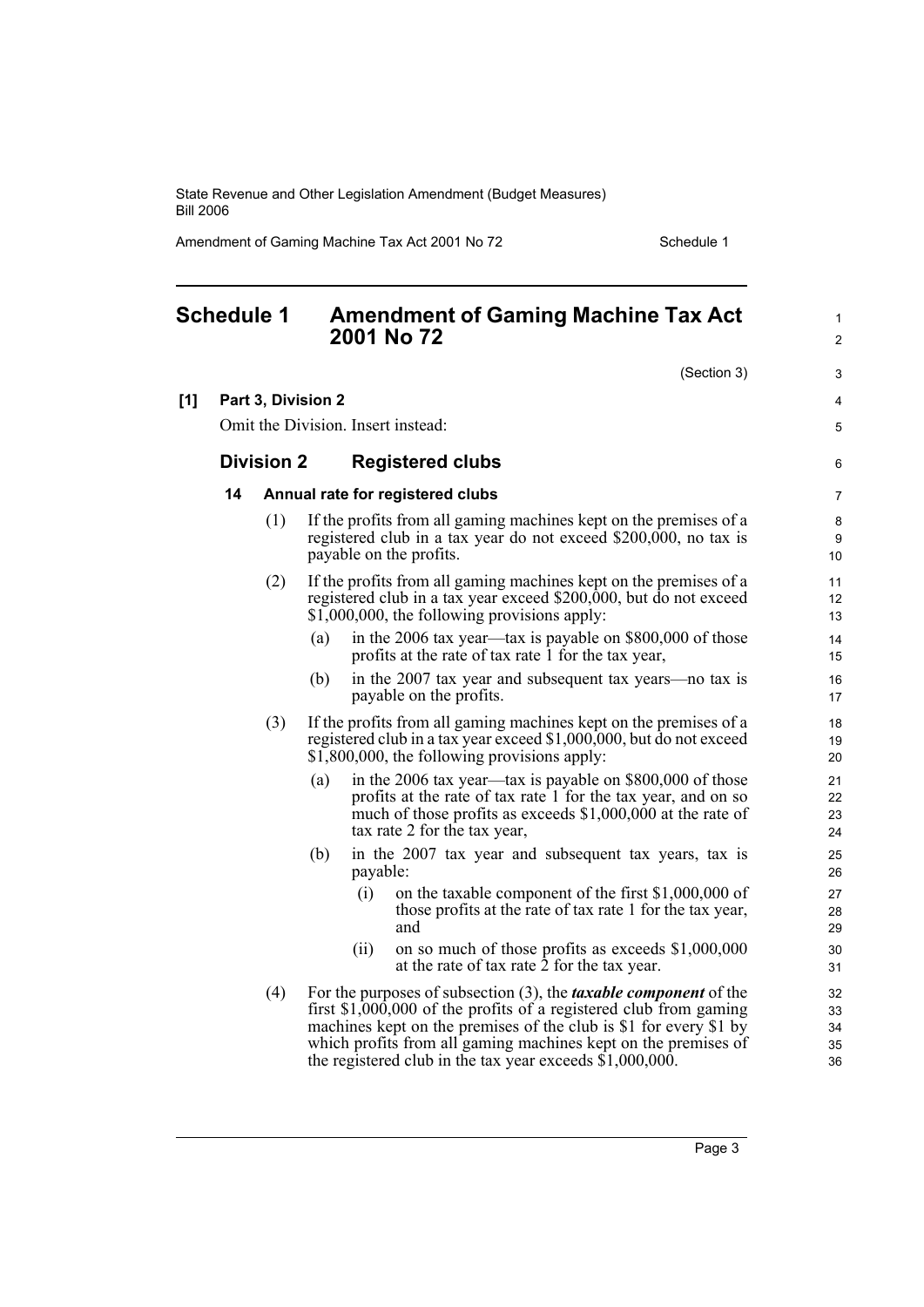| Schedule 1 | Amendment of Gaming Machine Tax Act 2001 No 72 |
|------------|------------------------------------------------|
|            |                                                |

**Note.** The taxable component of the first \$1,000,000 of the profits of the registered club from gaming machines will vary from \$1 (for a club that has profits of \$1,000,001) to \$800,000 (for a club that has profits of \$1,800,000). The first \$200,000 of profits is always tax free. **Example.** If the profits of a club from all gaming machines kept on the premises is \$1,200,000, the taxable component of the first \$1,000,000 of the profits is \$200,000. Accordingly tax is payable on \$200,000 of the first \$1,000,000 of those profits at tax rate 1 and on the profits that exceed \$1,000,000 (ie \$200,000) at tax rate 2. (5) If the profits from all gaming machines kept on the premises of a registered club in a tax year exceed \$1,800,000, but do not exceed \$5,000,000, tax is payable: (a) on \$800,000 of those profits at the rate of tax rate 1 for the tax year, and (b) on so much of those profits as exceeds \$1,000,000 at the rate of tax rate 2 for the tax year. (6) If the profits from all gaming machines kept on the premises of a registered club in a tax year exceed \$5,000,000, but do not exceed \$10,000,000, tax is payable: (a) on \$800,000 of those profits at the rate of tax rate 1 for the tax year, and (b) on \$4,000,000 of those profits at the rate of tax rate 2 for the tax year, and (c) on so much of those profits as exceeds \$5,000,000 at the rate of tax rate 3 for the tax year. (7) If the profits from all gaming machines kept on the premises of a registered club in a tax year exceed \$10,000,000, but do not exceed \$20,000,000, tax is payable: (a) on \$800,000 of those profits at the rate of tax rate 1 for the tax year, and (b) on \$4,000,000 of those profits at the rate of tax rate 2 for the tax year, and (c) on \$5,000,000 of those profits at the rate of tax rate 3 for the tax year, and (d) on so much of those profits as exceeds \$10,000,000 at the rate of tax rate 4 for the tax year. (8) If the profits from all gaming machines kept on the premises of a registered club in a tax year exceed \$20,000,000, tax is payable: (a) on \$800,000 of those profits at the rate of tax rate 1 for the tax year, and 1 2 3 4 5 6 7 8 9  $10$ 11 12 13 14 15 16 17 18 19 20 21 22 23  $24$ 25 26 27 28 29 30 31 32 33 34 35 36 37 38 39 40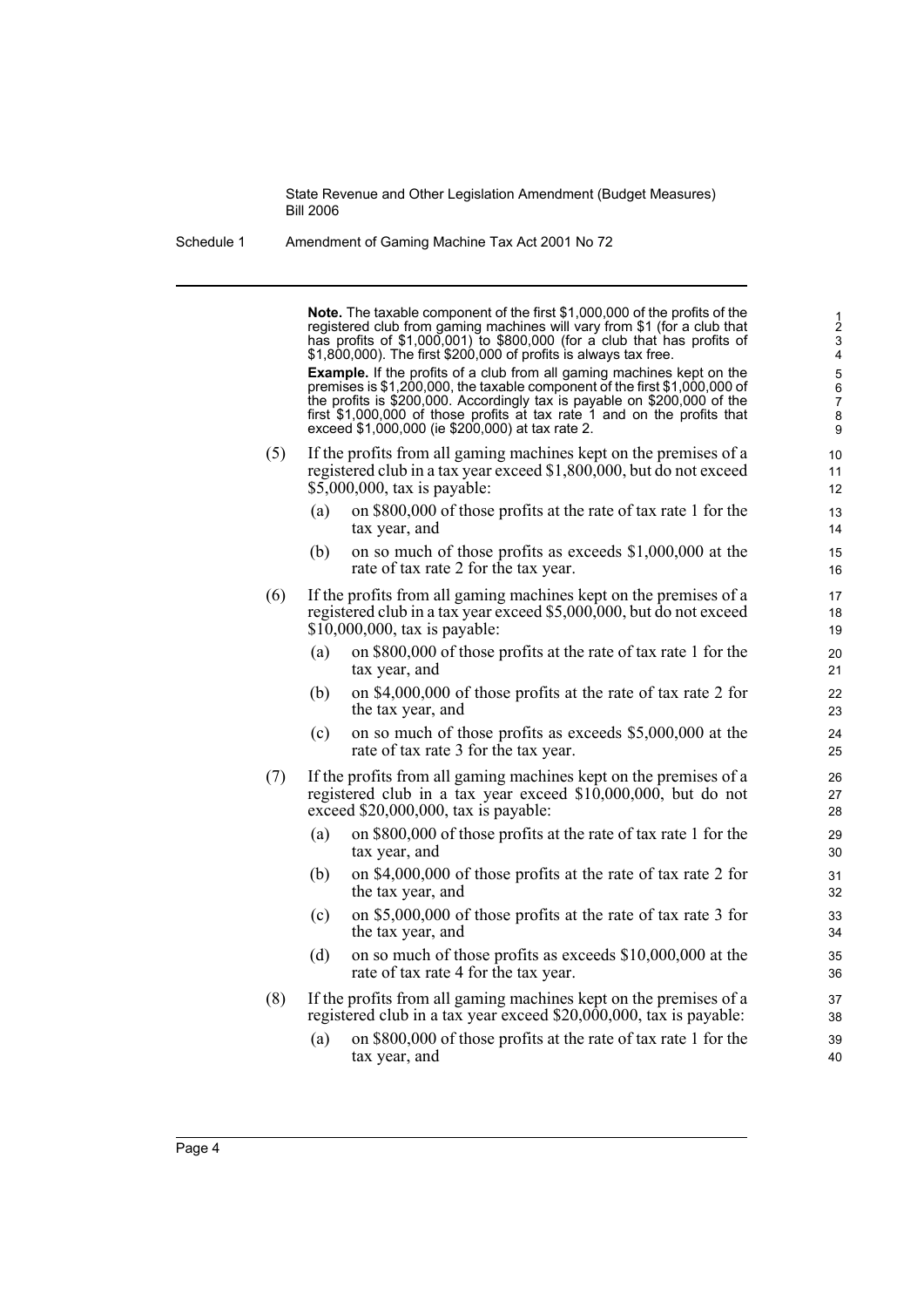Amendment of Gaming Machine Tax Act 2001 No 72 Schedule 1

|    |     | (b)     | on \$4,000,000 of those profits at the rate of tax rate 2 for<br>the tax year, and                                                                                                                                                                                                     | $\mathbf{1}$<br>2          |
|----|-----|---------|----------------------------------------------------------------------------------------------------------------------------------------------------------------------------------------------------------------------------------------------------------------------------------------|----------------------------|
|    |     | (c)     | on \$5,000,000 of those profits at the rate of tax rate 3 for<br>the tax year, and                                                                                                                                                                                                     | 3<br>4                     |
|    |     | (d)     | on \$10,000,000 of those profits at the rate of tax rate 4 for<br>the tax year, and                                                                                                                                                                                                    | 5<br>6                     |
|    |     | (e)     | on so much of those profits as exceeds \$20,000,000 at the<br>rate of tax rate 5 for the tax year.                                                                                                                                                                                     | 7<br>8                     |
|    | (9) |         | This section is subject to Part 4.                                                                                                                                                                                                                                                     | 9                          |
| 15 |     |         | Instalment rate for registered clubs                                                                                                                                                                                                                                                   | 10                         |
|    | (1) |         | If the profits from all gaming machines kept on the premises of a<br>registered club in an instalment period do not exceed \$50,000, no<br>instalment is payable.                                                                                                                      | 11<br>12<br>13             |
|    | (2) |         | If the profits from all gaming machines kept on the premises of a<br>registered club in an instalment period exceed \$50,000, but do<br>not exceed \$250,000, the following provisions apply:                                                                                          | 14<br>15<br>16             |
|    |     | (a)     | for the 2006 tax year—the instalment payable is the<br>amount determined by multiplying the amount by which<br>those profits exceed \$50,000 by tax rate 1 for the tax year,                                                                                                           | 17<br>18<br>19             |
|    |     | (b)     | for any subsequent tax year—no instalment is payable.                                                                                                                                                                                                                                  | 20                         |
|    | (3) |         | If the profits from all gaming machines kept on the premises of a<br>registered club in an instalment period exceed \$250,000, the<br>instalment payable is the amount calculated as follows:                                                                                          | 21<br>22<br>23             |
|    |     | (a)     | calculate the notional annual profits of the club by<br>multiplying the profits from all gaming machines kept on<br>the premises of the registered club in the instalment period<br>by $4,$                                                                                            | 24<br>25<br>26<br>27       |
|    |     | (b)     | calculate the amount of tax that would be payable for the<br>tax year on the notional annual profits of the club (as if the<br>notional annual profits of the club were the total profits in<br>the tax year from all gaming machines kept on the<br>premises of the registered club), | 28<br>29<br>30<br>31<br>32 |
|    |     | (c)     | calculate the instalment payable by dividing the amount<br>calculated at paragraph $(b)$ by 4.                                                                                                                                                                                         | 33<br>34                   |
|    | (4) | by 1.5. | For the purpose of calculating the amount referred to in<br>subsection $(3)$ (b), a number specified in the Table to section 15A<br>as tax rate $2, 3, 4$ or 5 for the tax year is taken to be reduced                                                                                 | 35<br>36<br>37<br>38       |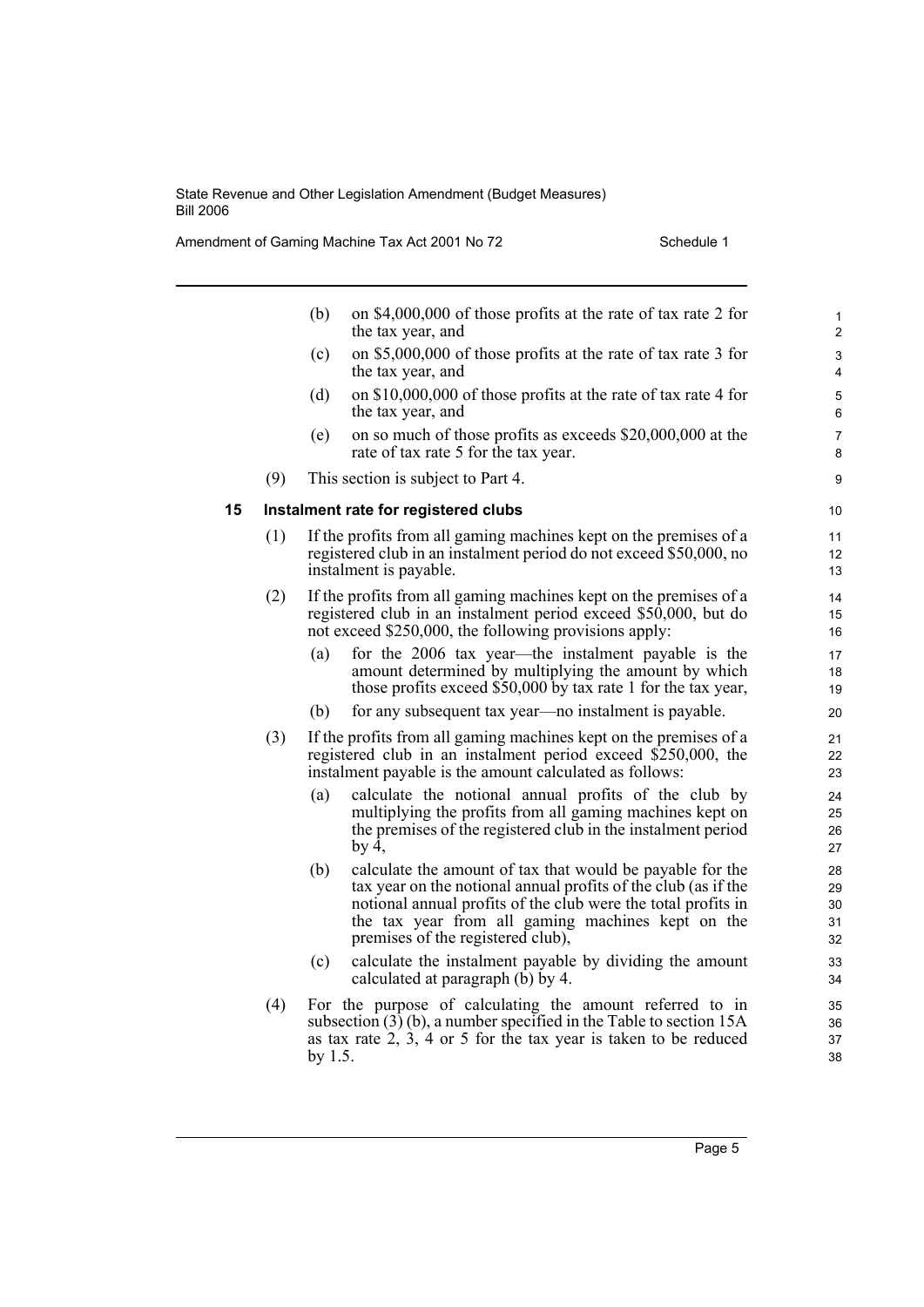Schedule 1 Amendment of Gaming Machine Tax Act 2001 No 72

**Note.** The purpose of the reduction under this subsection is to take account of any annual rebate that may be available under Part 4. For example, tax rate 2 becomes 19.5, instead of 21.

- (5) Despite anything to the contrary in this section, the remainder of any tax that, under this Division, remains payable in respect of the whole of a tax year is payable at the time of payment of the last instalment for the year.
- (6) Subsection (5) does not affect any provision of the *Taxation Administration Act 1996* or any arrangement that may be entered into under that Act for the payment or compromise of any debt.

#### **15A Tax rates for registered clubs**

In this Division:

*tax rate 1* for a tax year means the rate (expressed as a percentage) specified in column 1 of Table 1 next to the tax year concerned.

*tax rate 2* for a tax year means the rate (expressed as a percentage) specified in column 2 of Table 1 next to the tax year concerned.

*tax rate 3* for a tax year means the rate (expressed as a percentage) specified in column 3 of Table 1 next to the tax year concerned.

*tax rate 4* for a tax year means the rate (expressed as a percentage) specified in column 4 of Table 1 next to the tax year concerned.

*tax rate 5* for a tax year means the rate (expressed as a percentage) specified in column 5 of Table 1 next to the tax year concerned.

#### **Table 1: Tax rates—registered clubs**

|                                       |                      |                  |                  | Column 1 Column 2 Column 3 Column 4 Column 5 |                  |
|---------------------------------------|----------------------|------------------|------------------|----------------------------------------------|------------------|
| Tax year                              | Tax rate<br>1 $(% )$ | Tax rate<br>2(%) | Tax rate<br>3(%) | Tax rate<br>4 (%)                            | Tax rate<br>5(%) |
| 2006                                  | 10.0                 | 21.0             | 25.5             | 27.7                                         | 27.7             |
| $2007$ and<br>subsequent<br>tax years | 10 0                 | 21.0             | 26.0             | 29 O                                         | 30.9             |

23 24 25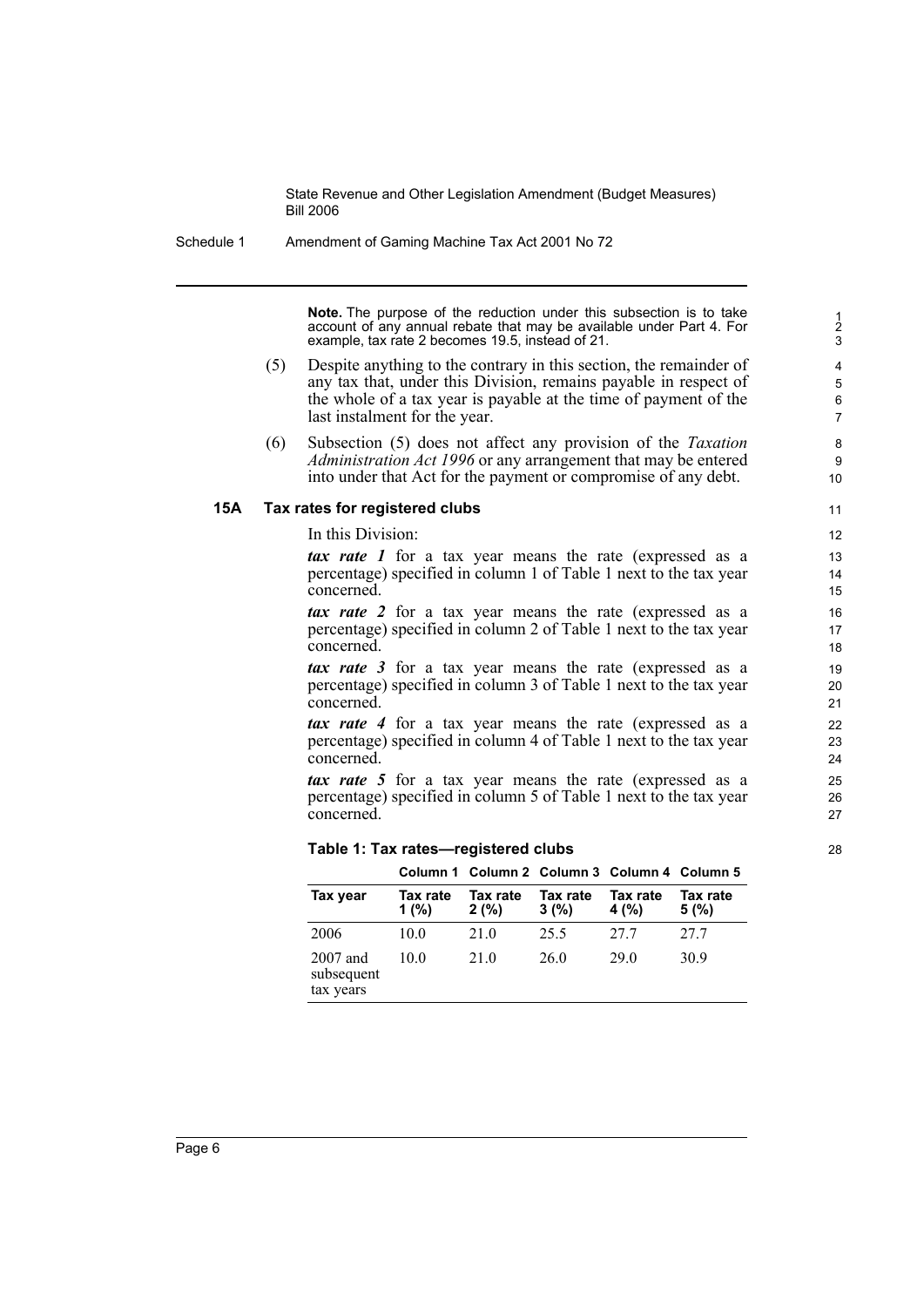Amendment of Gaming Machine Tax Act 2001 No 72 Schedule 1

| [2] | expenditure          | Section 17 Tax rebate for community development and support                                                                          | $\frac{1}{2}$       |  |  |  |
|-----|----------------------|--------------------------------------------------------------------------------------------------------------------------------------|---------------------|--|--|--|
|     |                      | Omit "section 14 (3), (4) or (5)" wherever occurring.                                                                                | 3                   |  |  |  |
|     |                      | Insert instead "section 14 (3), (5), (6), (7) or (8)".                                                                               | $\overline{4}$      |  |  |  |
| [3] |                      | <b>Schedule 2 Savings and transitional provisions</b>                                                                                | 5                   |  |  |  |
|     |                      | Insert at the end of clause $1(1)$ :                                                                                                 | $6\phantom{1}6$     |  |  |  |
|     |                      | State Revenue and Other Legislation Amendment (Budget<br>Measures) Act 2006                                                          | $\overline{7}$<br>8 |  |  |  |
| [4] | Schedule 2, Part 4   |                                                                                                                                      | 9                   |  |  |  |
|     | Insert after Part 3: |                                                                                                                                      |                     |  |  |  |
|     | Part 4               | Provisions consequent on enactment of                                                                                                | 11                  |  |  |  |
|     |                      | <b>State Revenue and Other Legislation</b>                                                                                           | 12                  |  |  |  |
|     |                      | <b>Amendment (Budget Measures) Act 2006</b>                                                                                          | 13                  |  |  |  |
|     | 7                    | <b>Existing liability to pay taxes</b>                                                                                               | 14                  |  |  |  |
|     |                      | The amendments made to this Act by Schedule 1 to the State                                                                           | 15                  |  |  |  |
|     |                      | Revenue and Other Legislation Amendment (Budget Measures)                                                                            | 16                  |  |  |  |
|     |                      | Act 2006 do not affect any liability for tax in respect of a tax year<br>that commenced before the commencement of that Schedule and | 17<br>18            |  |  |  |
|     |                      | this Act continues to apply in respect of such a tax year as if the                                                                  | 19                  |  |  |  |
|     |                      | amendments had not been made.                                                                                                        | 20                  |  |  |  |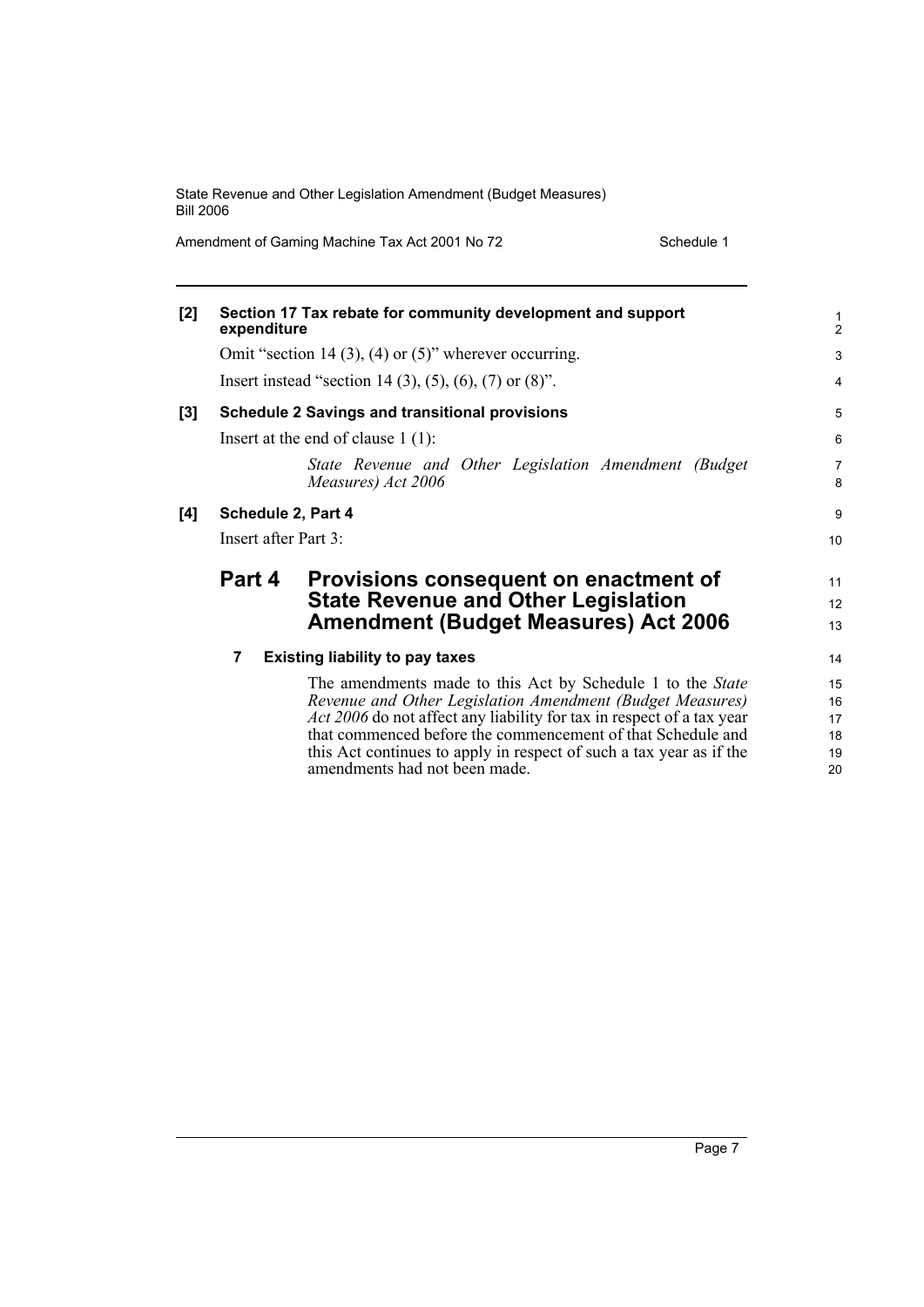> 1  $\mathfrak{p}$ 3

4 5 6

7 8

9

Schedule 2 Amendment of General Government Liability Management Fund Act 2002 No 60

## **Schedule 2 Amendment of General Government Liability Management Fund Act 2002 No 60**

(Section 3) **[1] Section 16** Insert after section 15: **16 Savings, transitional and other provisions** Schedule 1 has effect. **[2] Schedule 1** Insert at the end of the Act: **Schedule 1 Savings, transitional and other provisions** (Section 16) **Part 1 Preliminary 1 Regulations** (1) The regulations may contain provisions of a savings or transitional nature consequent on the enactment of the following Acts: *State Revenue and Other Legislation Amendment (Budget Measures) Act 2006* (2) Any such provision may, if the regulations so provide, take effect from the date of assent to the Act concerned or a later date. (3) To the extent to which any such provision takes effect from a date that is earlier than the date of its publication in the Gazette, the provision does not operate so as: (a) to affect, in a manner prejudicial to any person (other than the State or an authority of the State), the rights of that 10 11 12 13 14 15 16 17 18 19 20 21 22 23  $24$ 25 26 27

person existing before the date of its publication, or (b) to impose liabilities on any person (other than the State or an authority of the State) in respect of anything done or omitted to be done before the date of its publication.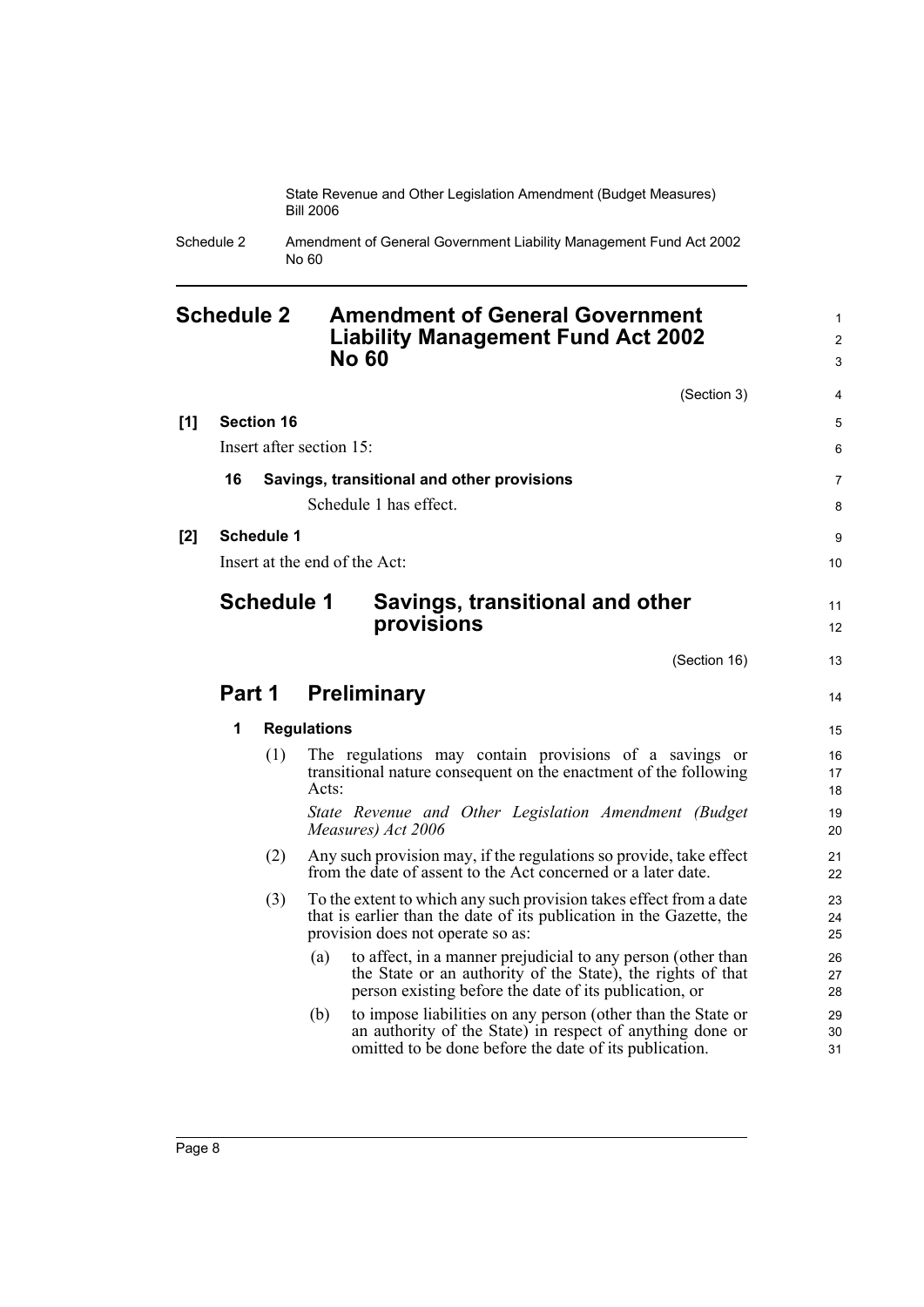Amendment of General Government Liability Management Fund Act 2002 No 60 Schedule 2

## **Part 2 Provisions consequent on enactment of State Revenue and Other Legislation Amendment (Budget Measures) Act 2006**

#### **2 Closure of Health Super-Growth Fund and transfer of Fund contents**

- (1) On the repeal of the *Appropriation (Health Super-Growth Fund) Act 2003* the following provisions have effect:
	- (a) the assets and liabilities of the Health Super-Growth Fund established in the Special Deposits Account under that Act are transferred to, and become the assets and liabilities of, the Liability Management Fund,
	- (b) the Health Super-Growth Fund is closed.
- (2) Money paid into the Liability Management Fund pursuant to this clause may be paid out of the Fund as authorised by section 6 of this Act.

1 2 3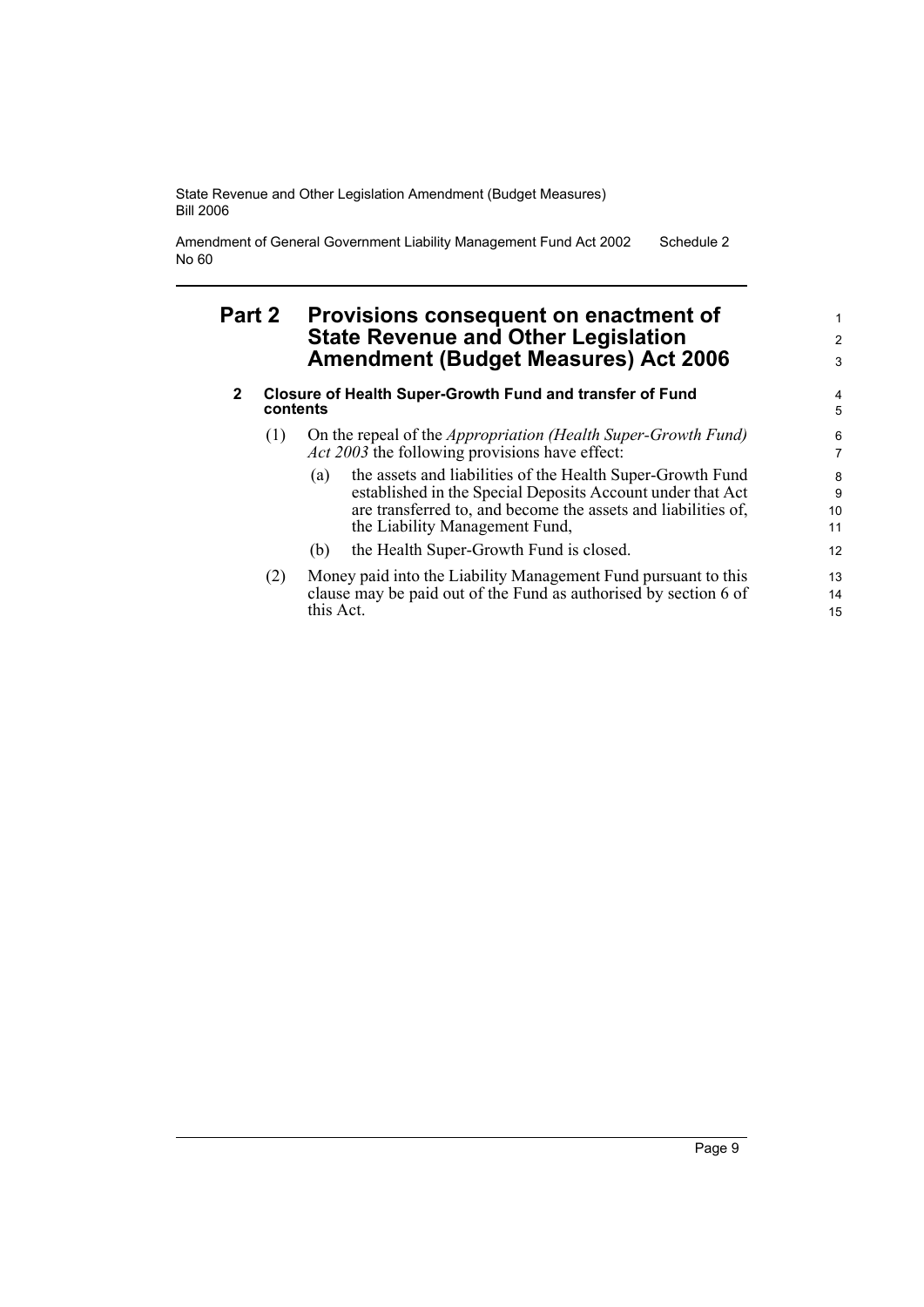Schedule 3 Amendment of Land Tax Management Act 1956 No 26

## **Schedule 3 Amendment of Land Tax Management Act 1956 No 26**

(Section 3)

|       |                                   |                    | (Section 3)                                                                                                                                                                                                                                                                                                                                                                  | 3                              |  |  |
|-------|-----------------------------------|--------------------|------------------------------------------------------------------------------------------------------------------------------------------------------------------------------------------------------------------------------------------------------------------------------------------------------------------------------------------------------------------------------|--------------------------------|--|--|
| [1]   | <b>Section 7</b>                  |                    |                                                                                                                                                                                                                                                                                                                                                                              | 4                              |  |  |
|       | Omit the section. Insert instead: |                    |                                                                                                                                                                                                                                                                                                                                                                              |                                |  |  |
|       | $\overline{7}$                    |                    | Land tax on taxable value of land                                                                                                                                                                                                                                                                                                                                            | 6                              |  |  |
|       |                                   |                    | Land tax at such rates as may be fixed by any Act is to be levied<br>and paid on the taxable value of all land situated in New South<br>Wales which is owned by taxpayers (other than land which is<br>exempt from taxation under this Act).                                                                                                                                 | $\overline{7}$<br>8<br>9<br>10 |  |  |
| $[2]$ |                                   |                    | <b>Section 9 Taxable value</b>                                                                                                                                                                                                                                                                                                                                               | 11                             |  |  |
|       |                                   |                    | Omit section $9(2)$ and (3). Insert instead:                                                                                                                                                                                                                                                                                                                                 | 12                             |  |  |
|       |                                   | (2)                | The taxable value of that land is the total sum of the average value<br>of each parcel of that land.                                                                                                                                                                                                                                                                         | 13<br>14                       |  |  |
|       |                                   | (3)                | The average value of a parcel of land is to be calculated, as<br>provided for by section 9AA, on the basis of the land value of the<br>land.                                                                                                                                                                                                                                 | 15<br>16<br>17                 |  |  |
|       |                                   | (4)                | The land value of land, in relation to a land tax year, is the value<br>entered in the Register as the land value of the land as at 1 July in<br>the previous year.                                                                                                                                                                                                          | 18<br>19<br>20                 |  |  |
|       |                                   | (5)                | The fact that there is no land value entered in the Register on 31<br>December in a year as the land value of the land as at 1 July in<br>that year does not prevent land tax being levied and charged and<br>becoming payable for any following tax year once that land value<br>is entered in the Register and the average value is ascertained.                           | 21<br>22<br>23<br>24<br>25     |  |  |
| $[3]$ |                                   | <b>Section 9AA</b> |                                                                                                                                                                                                                                                                                                                                                                              | 26                             |  |  |
|       |                                   |                    | Insert after section 9:                                                                                                                                                                                                                                                                                                                                                      | 27                             |  |  |
|       | <b>9AA</b>                        |                    | Average value of land                                                                                                                                                                                                                                                                                                                                                        | 28                             |  |  |
|       |                                   | (1)                | For the purposes of this Act, the <i>average value</i> of a parcel of land<br>is the average of the land value of the land in relation to the year<br>for which the average value is being ascertained (the <i>current</i><br><i>land tax year</i> ) and the land value of the land in relation to the 2<br>preceding land tax years (the <i>preceding land tax years</i> ). | 29<br>30<br>31<br>32<br>33     |  |  |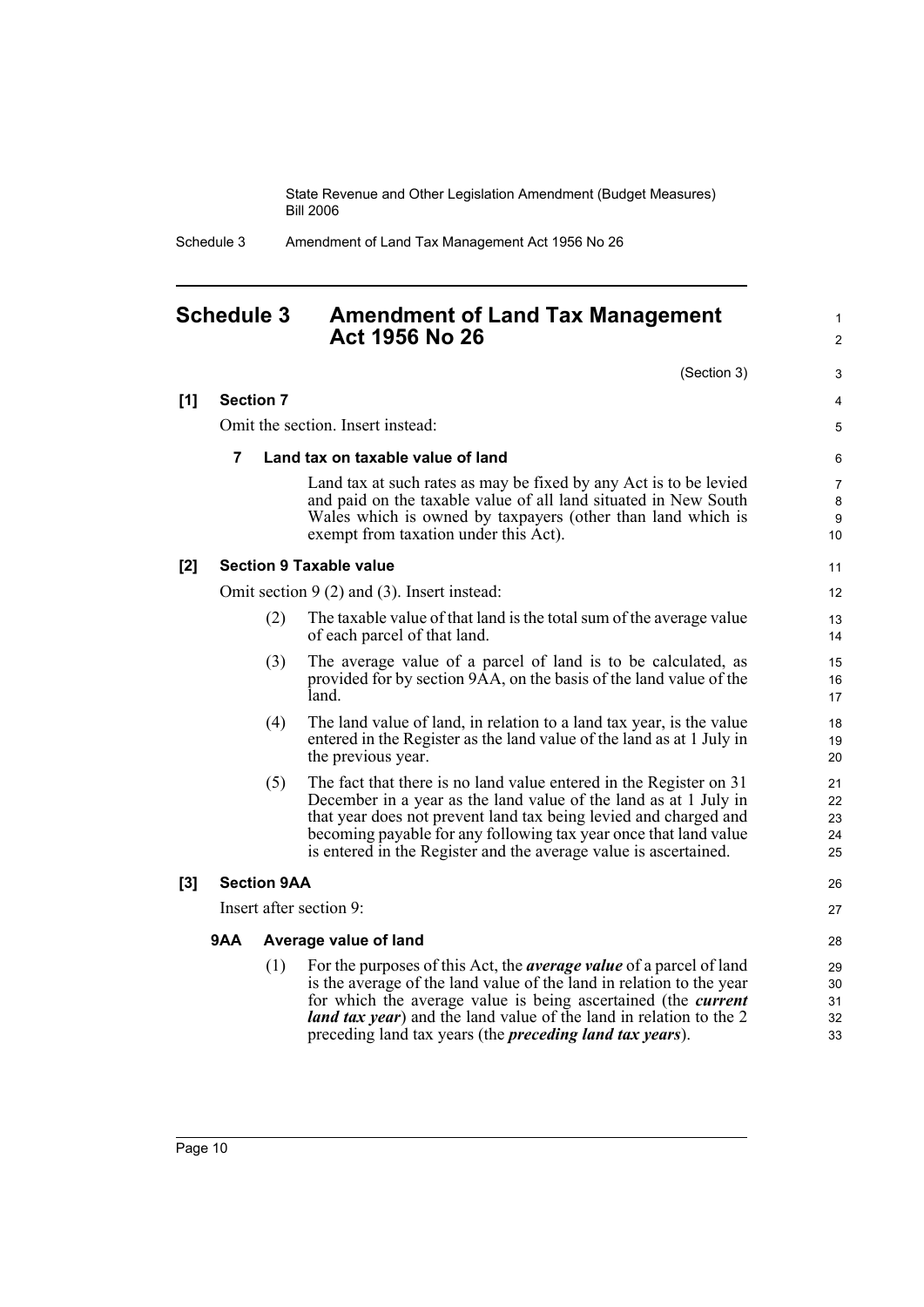Amendment of Land Tax Management Act 1956 No 26 Schedule 3

| (2) |                                                                                                                                                                                                                                        | If a land value adjustment is required in relation to a parcel in the<br>current land tax year, the average value is to be determined before<br>that land value adjustment is made (that is, on the basis of the land<br>value without that land value adjustment) and, despite any other<br>provision of this Act, the Valuation of Land Act 1916 or the<br><i>Heritage Act 1977</i> , the land value adjustment is to be applied, for<br>the purpose of assessing land tax, to the average value of the land<br>for that land tax year (and not the land value). | 1<br>2<br>3<br>4<br>$\mathbf 5$<br>6<br>7<br>8 |  |  |  |
|-----|----------------------------------------------------------------------------------------------------------------------------------------------------------------------------------------------------------------------------------------|--------------------------------------------------------------------------------------------------------------------------------------------------------------------------------------------------------------------------------------------------------------------------------------------------------------------------------------------------------------------------------------------------------------------------------------------------------------------------------------------------------------------------------------------------------------------|------------------------------------------------|--|--|--|
| (3) |                                                                                                                                                                                                                                        | For the purposes of this section, a <i>land value adjustment</i> is:                                                                                                                                                                                                                                                                                                                                                                                                                                                                                               | 9                                              |  |  |  |
|     | (a)                                                                                                                                                                                                                                    | a <i>land value reduction</i> , being any reduction that is<br>required to be made to the land value of land under this Act<br>for the purpose of assessing land tax, or                                                                                                                                                                                                                                                                                                                                                                                           | 10<br>11<br>$12 \overline{ }$                  |  |  |  |
|     | (b)                                                                                                                                                                                                                                    | a <i>special valuation</i> , being any valuation of land made<br>under section 14H of the Valuation of Land Act 1916 or<br>under Division 6 of Part 6 of the <i>Heritage Act 1977</i> , or                                                                                                                                                                                                                                                                                                                                                                         | 13<br>14<br>15                                 |  |  |  |
|     | (c)                                                                                                                                                                                                                                    | a <i>special allowance</i> , being any allowance made in respect<br>of the land value of land under Division 3 or 4 of Part 1B<br>of the Valuation of Land Act 1916.                                                                                                                                                                                                                                                                                                                                                                                               | 16<br>17<br>18                                 |  |  |  |
| (4) | land.                                                                                                                                                                                                                                  | In the case of a land value reduction, the land value adjustment is<br>to be applied to the average value of land by applying any<br>provision of this Act that specifies that the land value is to be<br>reduced for the purpose of assessing land tax as if a reference to<br>the land value of land were a reference to the average value of                                                                                                                                                                                                                    | 19<br>20<br>21<br>22<br>23<br>24               |  |  |  |
|     | Note. For example, the reductions provided for by sections 9A, 9BA, 9C,<br>9D, 10 (2), (2A) and (2C), 10Q (4) and 10R (3) will now apply to the average value of the land in a land tax year and not to the land value of<br>the land. |                                                                                                                                                                                                                                                                                                                                                                                                                                                                                                                                                                    |                                                |  |  |  |
| (5) |                                                                                                                                                                                                                                        | In the case of a special valuation, the land value adjustment is to<br>be applied to the average value of the land as follows:                                                                                                                                                                                                                                                                                                                                                                                                                                     | 29<br>30                                       |  |  |  |
|     | (a)                                                                                                                                                                                                                                    | if the special valuation is less than the land value of the<br>land (were it not for the special valuation)—by deducting<br>the difference between the special valuation and the land<br>value from the average value,                                                                                                                                                                                                                                                                                                                                             | 31<br>32<br>33<br>34                           |  |  |  |
|     | (b)                                                                                                                                                                                                                                    | if the special valuation exceeds the land value of the land<br>(were it not for the special valuation)—by adding the<br>difference between the special valuation and the land value<br>to the average value,                                                                                                                                                                                                                                                                                                                                                       | 35<br>36<br>37<br>38                           |  |  |  |
|     | (c)                                                                                                                                                                                                                                    | if the special valuation is the same as the land value of the<br>land (were it not for the special valuation)—no adjustment<br>is to be made to the average value.                                                                                                                                                                                                                                                                                                                                                                                                 | 39<br>40<br>41                                 |  |  |  |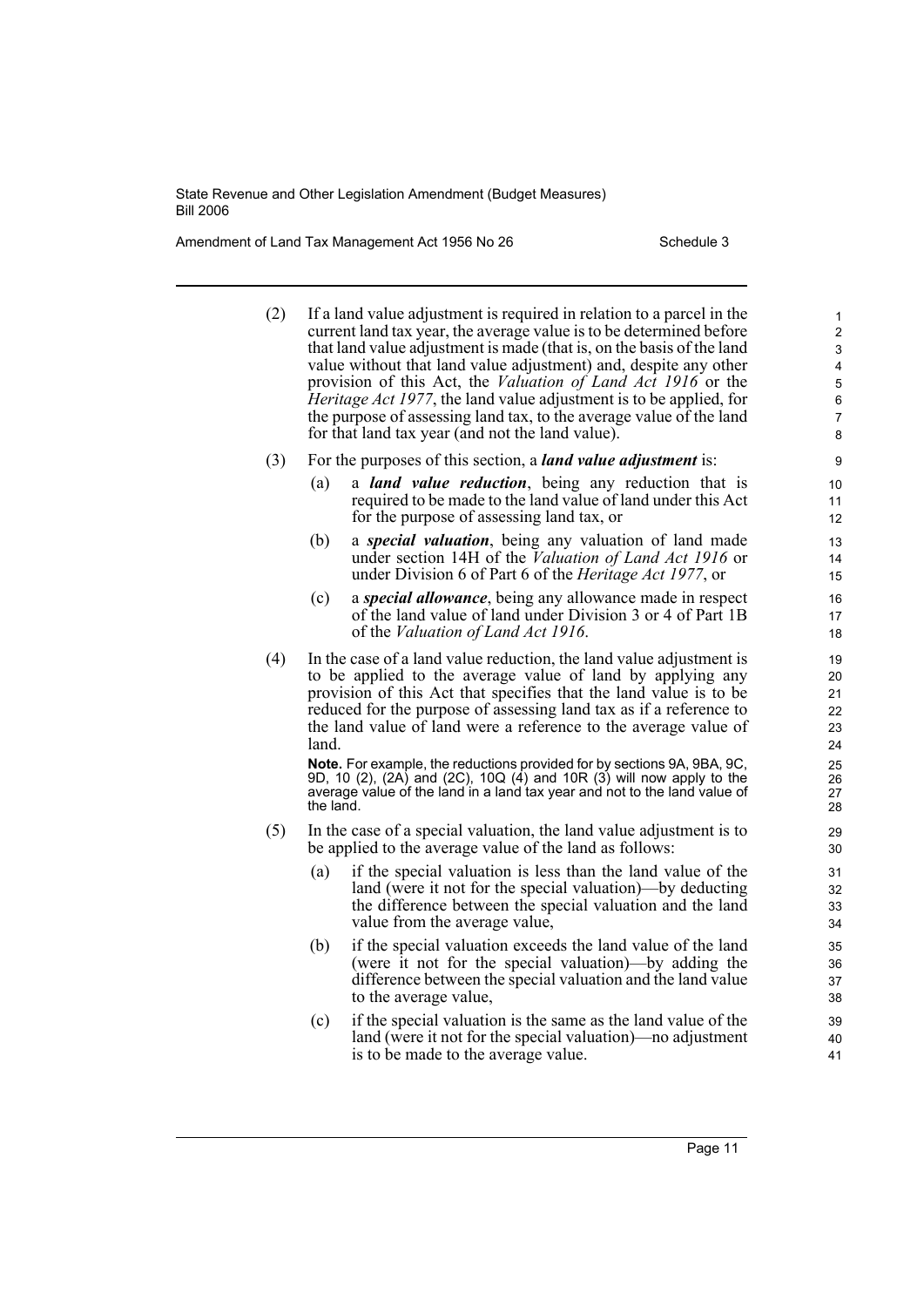Schedule 3 Amendment of Land Tax Management Act 1956 No 26

(6) In the case of a special allowance, the land value adjustment is to be applied to the average value of the land by deducting the allowance from the average value.

37 38

39 40

- (7) If a parcel of land did not exist on 31 December immediately before either or both of the preceding land tax years, the average value of the land is taken to be:
	- (a) if the parcel did exist on 31 December immediately before one of the preceding land tax years—the average of the land value of the land in relation to the current land tax year and the land value of the land in relation to the preceding land tax year immediately before which it did exist, or
	- (b) in any other case—the land value of the land in relation to the current land tax year.
- (8) Subsection (2) applies in relation to an average value determined as provided for by subsection  $(7)$  in the same way as it applies to an average value determined as provided for by subsection (1).

**Note.** For example, if the newly created parcel qualifies for an allowance for subdivision under Division 4 of Part 1B of the *Valuation of Land Act 1916* in the current land tax year, the allowance would be applied to the average value calculated as provided for by subsection (7).

- (9) The average value of a parcel of land that the Valuer-General has determined is heritage restricted (within the meaning of section 14G of the *Valuation of Land Act 1916*), and that was not heritage restricted on 31 December immediately before either or both of the preceding land tax years, is to be determined as provided for by subsection (7) (as if the parcel did not exist on the date or dates of 31 December on which it was not heritage restricted).
- (10) If the land value of land in relation to a land tax year is altered (whether as a result of being reascertained or on objection or appeal or for the correction of a clerical error or misdescription), the average value of the land must be reascertained on the basis of the altered land value.
- (11) If the average value of a parcel of land, after applying a land value adjustment, is less than zero, the average value of the parcel is taken to be zero.

# **[4] Section 9A Concession for unutilised land value**

Insert "or average value" after "land value" in section 9A (6).

#### **[5] Section 9AA Strata**

Renumber as section 9B.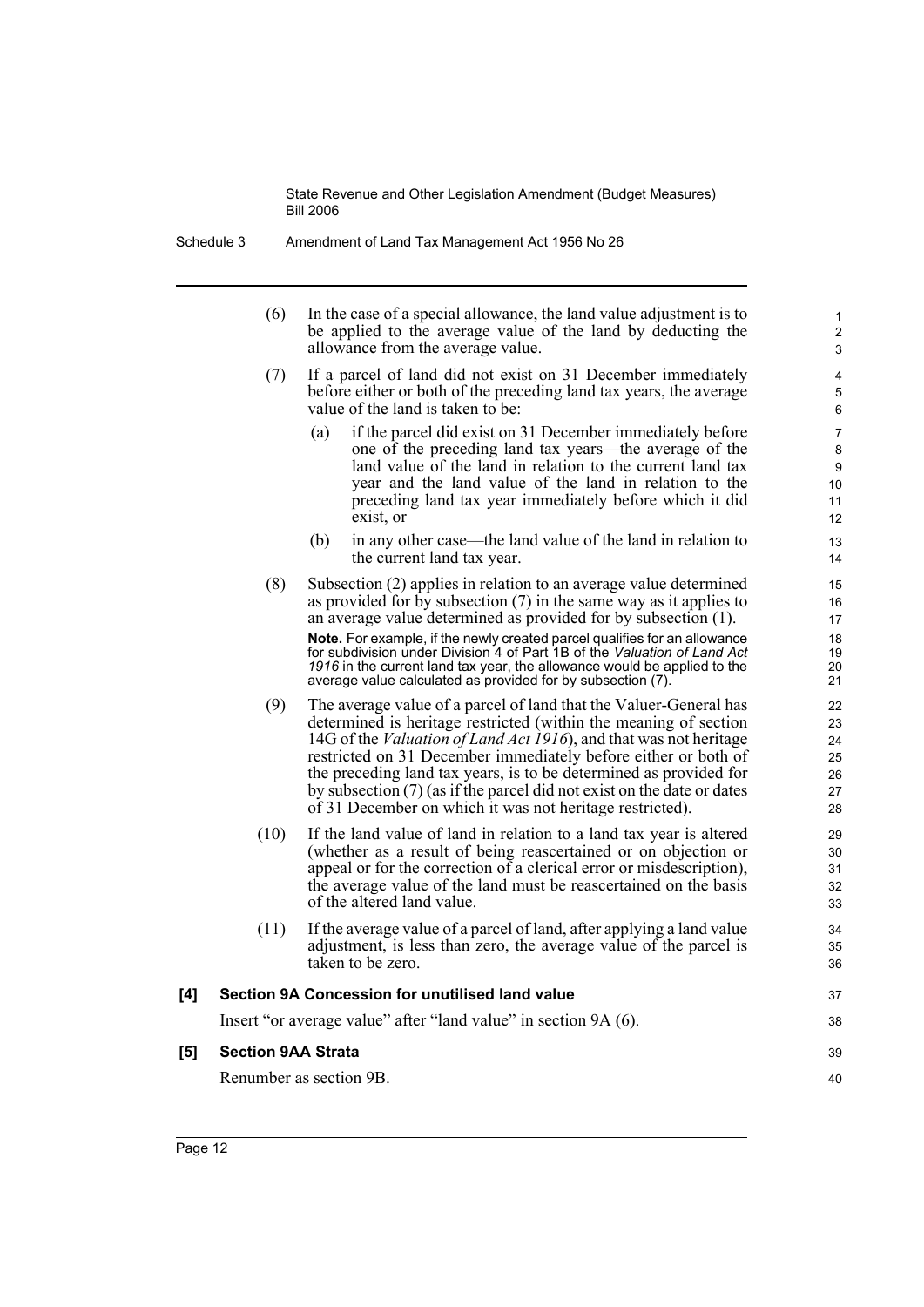Amendment of Land Tax Management Act 1956 No 26 Schedule 3

| [6]   |                    |         | Section 9B (2) (as renumbered by this Schedule)                                                                                                                                                                                                                                                                                                  | 1                                                  |
|-------|--------------------|---------|--------------------------------------------------------------------------------------------------------------------------------------------------------------------------------------------------------------------------------------------------------------------------------------------------------------------------------------------------|----------------------------------------------------|
|       |                    |         | Omit the subsection. Insert instead:                                                                                                                                                                                                                                                                                                             | 2                                                  |
|       | (2)                |         | For the purposes of this Act:                                                                                                                                                                                                                                                                                                                    | 3                                                  |
|       |                    | (a)     | the land value of a lot comprised in a parcel is an amount<br>that bears to the land value of the parcel (within the<br>meaning of section $9(4)$ the same proportion as the unit<br>entitlement of the lot bears to the aggregate unit<br>entitlement, and                                                                                      | 4<br>$\mathbf 5$<br>$\,6\,$<br>$\overline{7}$<br>8 |
|       |                    | (b)     | the average value of the lot is to be ascertained on the basis<br>of the land value of the lot, as determined under paragraph<br>$(a)$ .                                                                                                                                                                                                         | $\boldsymbol{9}$<br>10<br>11                       |
| $[7]$ | <b>Section 9BA</b> |         |                                                                                                                                                                                                                                                                                                                                                  | 12                                                 |
|       |                    |         | Insert after section 9B (as renumbered by this Schedule):                                                                                                                                                                                                                                                                                        | 13                                                 |
|       | 9BA                |         | <b>Colliery holdings</b>                                                                                                                                                                                                                                                                                                                         | 14                                                 |
|       |                    |         | For the purpose of assessing land tax, the land value of land<br>within a colliery holding (within the meaning of the <i>Mining</i><br><i>Act 1992</i> ) is to be reduced by the amount recorded in the Register<br>in relation to each parcel as the amount by which the presence of<br>coal in that parcel increases the value of that parcel. | 15<br>16<br>17<br>18<br>19                         |
| [8]   |                    |         | Sections 21A (3) and 21B (3)                                                                                                                                                                                                                                                                                                                     | 20                                                 |
|       |                    |         | Omit "section 9AA" wherever occurring. Insert instead "section 9B".                                                                                                                                                                                                                                                                              | 21                                                 |
| [9]   |                    |         | Section 21C Liability of lessees of land owned by Crown or council                                                                                                                                                                                                                                                                               | 22                                                 |
|       |                    |         | Omit section 21C (4), (4A) and (4B). Insert instead:                                                                                                                                                                                                                                                                                             | 23                                                 |
|       | (4)                |         | For the purposes of determining the lessee's land tax liability<br>when the notional parcel consists of a part of land, the average<br>value of the notional parcel is the average value of the entire<br>parcel multiplied by the apportionment factor.                                                                                         | 24<br>25<br>26<br>27                               |
|       | (4A)               |         | For the purposes of this section, the apportionment factor is the<br>proportion that the rental value of the notional parcel bears to the<br>rental value of the entire parcel.                                                                                                                                                                  | 28<br>29<br>30                                     |
|       | (4B)               | parcel. | The Chief Commissioner may request the Valuer-General to<br>determine the apportionment factor in respect of a notional                                                                                                                                                                                                                          | 31<br>32<br>33                                     |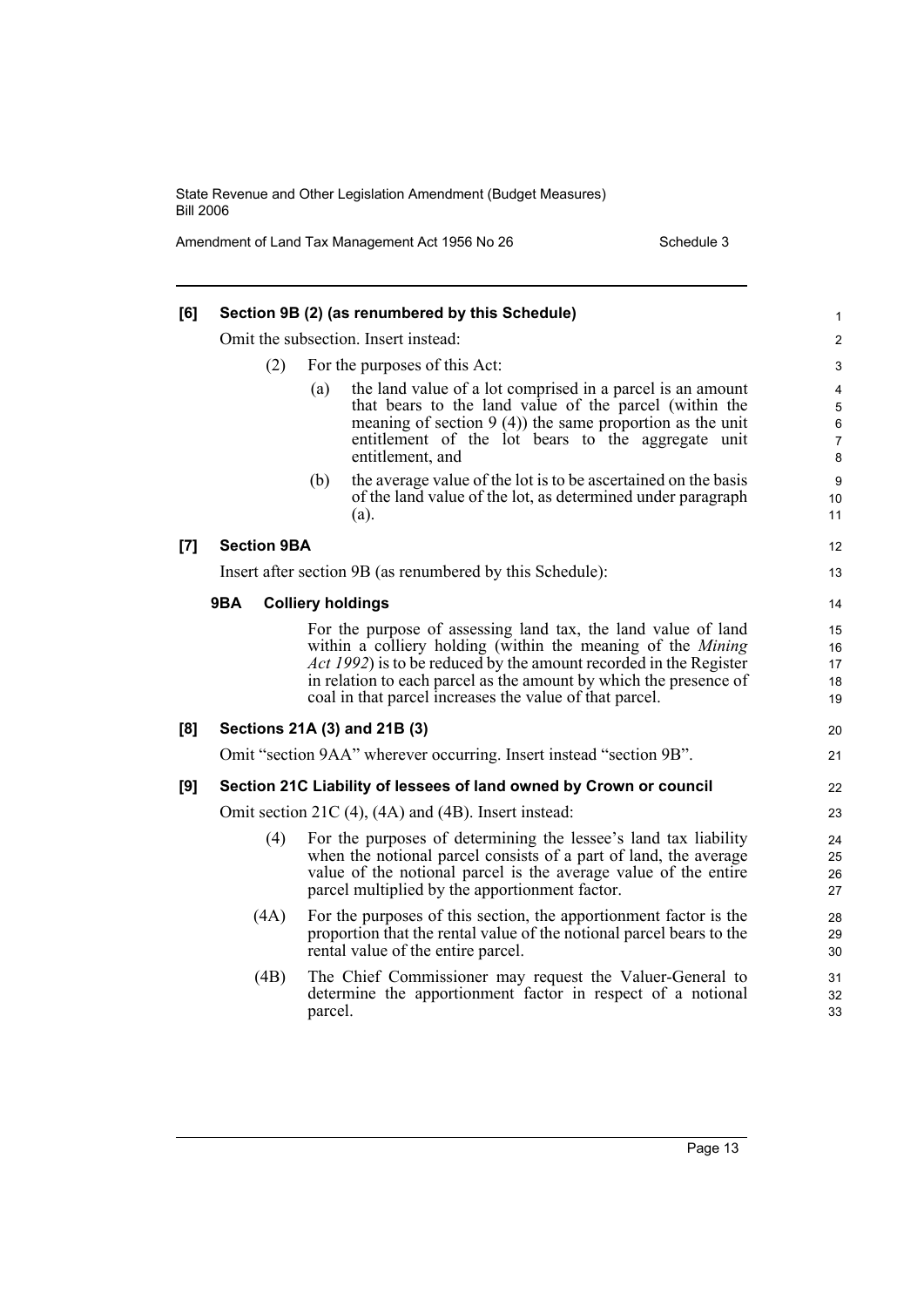|        | Schedule 3           | Amendment of Land Tax Management Act 1956 No 26                                                                                                                                                           |  |
|--------|----------------------|-----------------------------------------------------------------------------------------------------------------------------------------------------------------------------------------------------------|--|
|        | (4BA)                | If a request is made under subsection (4B):                                                                                                                                                               |  |
|        |                      | the Valuer-General must determine the apportionment<br>(a)<br>factor, and                                                                                                                                 |  |
|        |                      | the apportionment factor so determined is to be entered in<br>(b)<br>the Register and is, subject to subsection (4C), the<br>apportionment factor for the purposes of subsection (4).                     |  |
| $[10]$ | Section 21C (4C)     |                                                                                                                                                                                                           |  |
|        |                      | Omit "land value determined under subsection (4B)".                                                                                                                                                       |  |
|        |                      | Insert instead "apportionment factor determined under subsection (4BA)".                                                                                                                                  |  |
| $[11]$ |                      | Section 34 Meaning of land tax payable in respect of certain land                                                                                                                                         |  |
|        |                      | Omit "land value" wherever occurring.                                                                                                                                                                     |  |
|        |                      | Insert instead "average value".                                                                                                                                                                           |  |
| $[12]$ |                      | Section 47 Land tax to be first charge on land                                                                                                                                                            |  |
|        | 47 $(1A)$ .          | Insert "and average value of the land" after "land value of the land" in section                                                                                                                          |  |
| $[13]$ | <b>Section 62TBA</b> |                                                                                                                                                                                                           |  |
|        |                      | Omit the section. Insert instead:                                                                                                                                                                         |  |
|        |                      | 62TBA Tax threshold—2006 land tax year and subsequent land tax years                                                                                                                                      |  |
|        | (1)                  | The tax threshold for the 2006 land tax year is \$352,000.                                                                                                                                                |  |
|        | (2)                  | The tax threshold for the 2007 land tax year and any subsequent<br>land tax year is the average of the indexed amounts, or the tax<br>threshold for the previous land tax year, whichever is the greater. |  |
|        | (3)                  | The <i>average of the indexed amounts</i> is the average of the<br>following $\overline{3}$ amounts:                                                                                                      |  |
|        |                      | the indexed amount for the land tax year,<br>(a)                                                                                                                                                          |  |
|        |                      | the indexed amount for the 2 preceding land tax years.<br>(b)                                                                                                                                             |  |
|        | (4)                  | For the purposes of this section, the <i>indexed amount</i> for a land<br>tax year is the following:                                                                                                      |  |
|        |                      | in the case of the 2005 land tax year—\$342,000,<br>(a)                                                                                                                                                   |  |
|        |                      | in the case of the 2006 land tax year—\$352,000,<br>(b)                                                                                                                                                   |  |
|        |                      | in the case of the 2007 land tax year or any subsequent land<br>(c)<br>tax year, the amount determined as provided for by<br>subsection $(5)$ .                                                           |  |
|        |                      |                                                                                                                                                                                                           |  |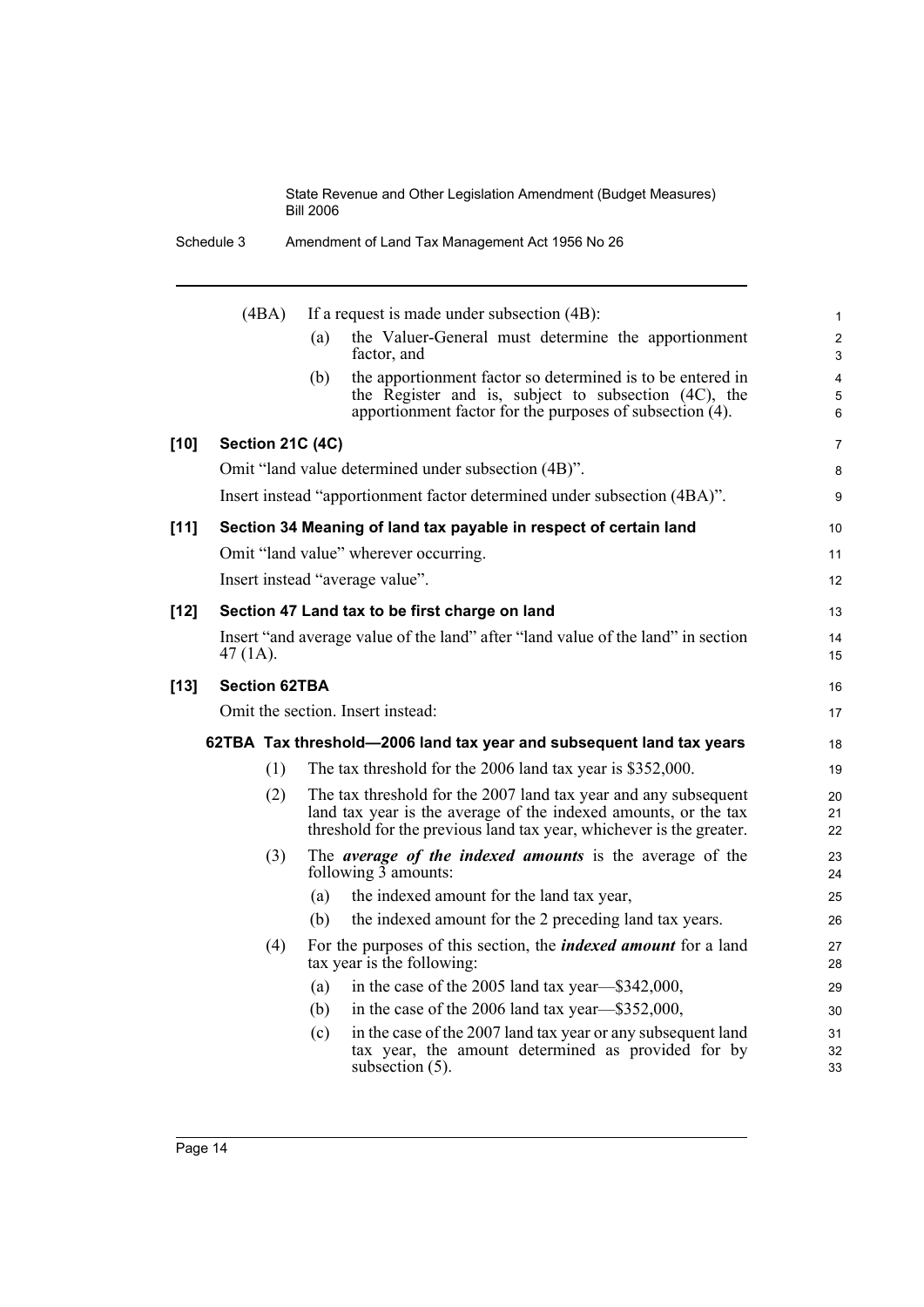Amendment of Land Tax Management Act 1956 No 26 Schedule 3

|        | (5) | The indexed amount for the 2007 land tax year and any<br>subsequent land tax year is to be determined in accordance with<br>the following formula:<br>$N \times (100\% + I)$             | $\mathbf{1}$<br>2<br>3    |
|--------|-----|------------------------------------------------------------------------------------------------------------------------------------------------------------------------------------------|---------------------------|
|        |     |                                                                                                                                                                                          |                           |
|        |     | where:                                                                                                                                                                                   | 4                         |
|        |     | $N$ is the indexed amount for the previous land tax year.                                                                                                                                | 5                         |
|        |     | I is the indexation factor for the land tax year, determined in<br>accordance with section 62TBB.                                                                                        | 6<br>$\overline{7}$       |
|        |     | Note. Accordingly, the tax threshold for the 2007 land tax year will be the<br>average of the following 3 amounts, or \$352,000, whichever is the<br>greater:                            | 8<br>9<br>10 <sup>1</sup> |
|        |     | \$342,000,<br>(a)                                                                                                                                                                        | 11                        |
|        |     | \$352,000,<br>(b)                                                                                                                                                                        | 12 <sup>2</sup>           |
|        |     | $$352,000 \times (100\% + I).$<br>(c)                                                                                                                                                    | 13                        |
|        | (6) | A tax threshold, or indexed amount, determined in accordance<br>with this section is to be rounded off to the nearest \$1,000.                                                           | 14<br>15                  |
|        | (7) | On or before 15 October in each year (commencing with 2006),<br>the Valuer-General is to publish in the Gazette the following<br>amounts, as determined in accordance with this section: | 16<br>17<br>18            |
|        |     | the indexed amount for the following land tax year,<br>(a)                                                                                                                               | 19                        |
|        |     | the average of the indexed amounts (including the indexed<br>(b)<br>amounts used to calculate that average),                                                                             | 20<br>21                  |
|        |     | the tax threshold for the following land tax year.<br>(c)                                                                                                                                | 22                        |
| $[14]$ |     | <b>Schedule 2 Savings and transitional provisions</b>                                                                                                                                    | 23                        |
|        |     | Insert at the end of clause $1A(1)$ :                                                                                                                                                    | 24                        |
|        |     | State Revenue and Other Legislation Amendment (Budget<br>Measures) Act 2006                                                                                                              | 25<br>26                  |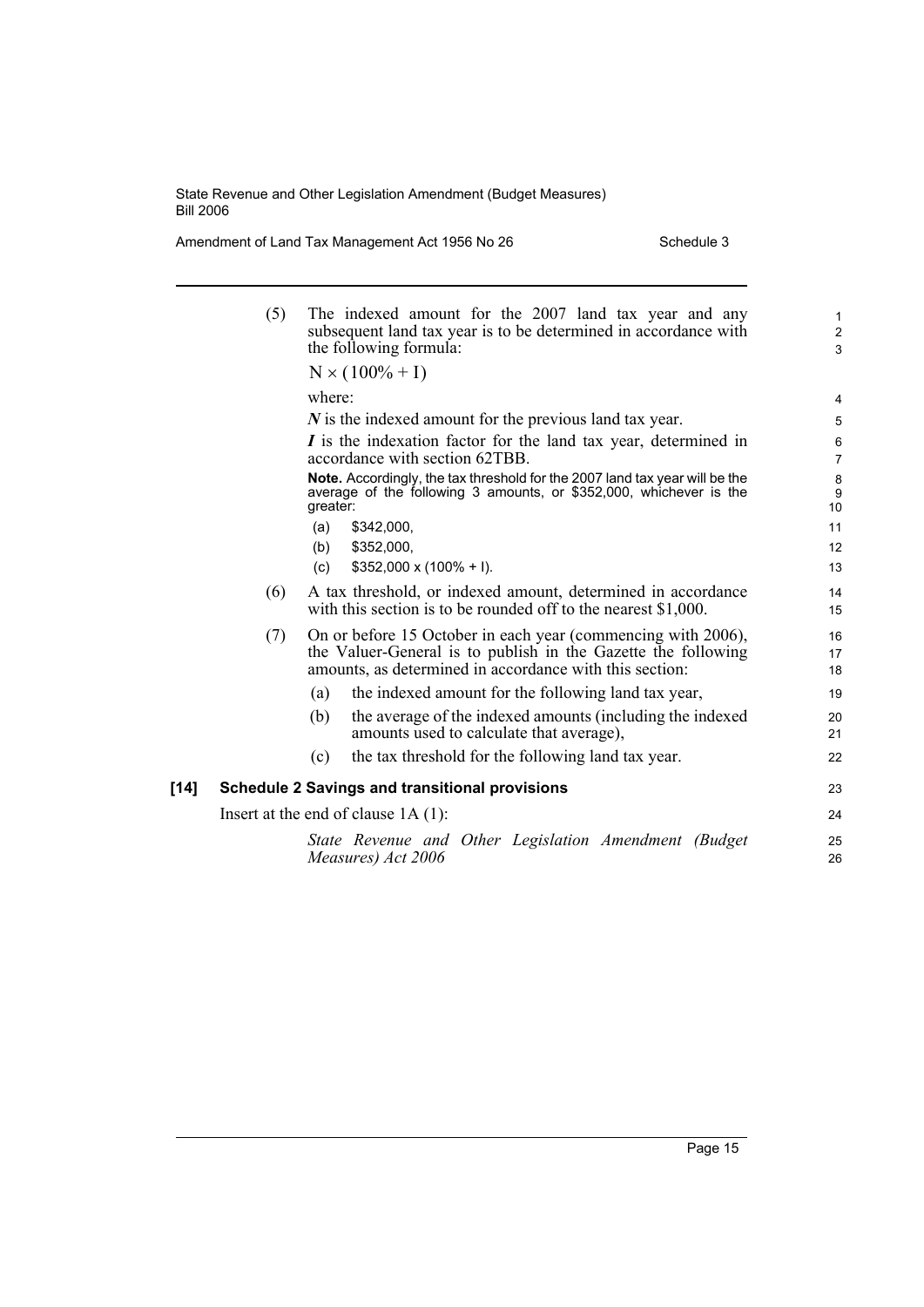Schedule 3 Amendment of Land Tax Management Act 1956 No 26

### **[15] Schedule 2, Part 19**

Insert as Part 19:

## **Part 19 Provisions consequent on enactment of State Revenue and Other Legislation Amendment (Budget Measures) Act 2006**

#### **40 Amendments to land valuation methods**

| (1) | The amendments made to this Act by the State Revenue and             |    |
|-----|----------------------------------------------------------------------|----|
|     | Other Legislation Amendment (Budget Measures) Act 2006               | 8  |
|     | apply in respect of a land tax year commencing on or after 1         | 9  |
|     | January 2007 and do not affect any liability for land tax in respect | 10 |
|     | of a land tax year commencing before that date.                      | 11 |
| (2) | This Act, as in force immediately before 31 December 2006,           | 12 |
|     | continues to apply in respect of any such liability.                 | 13 |

1 2

3 4 5

6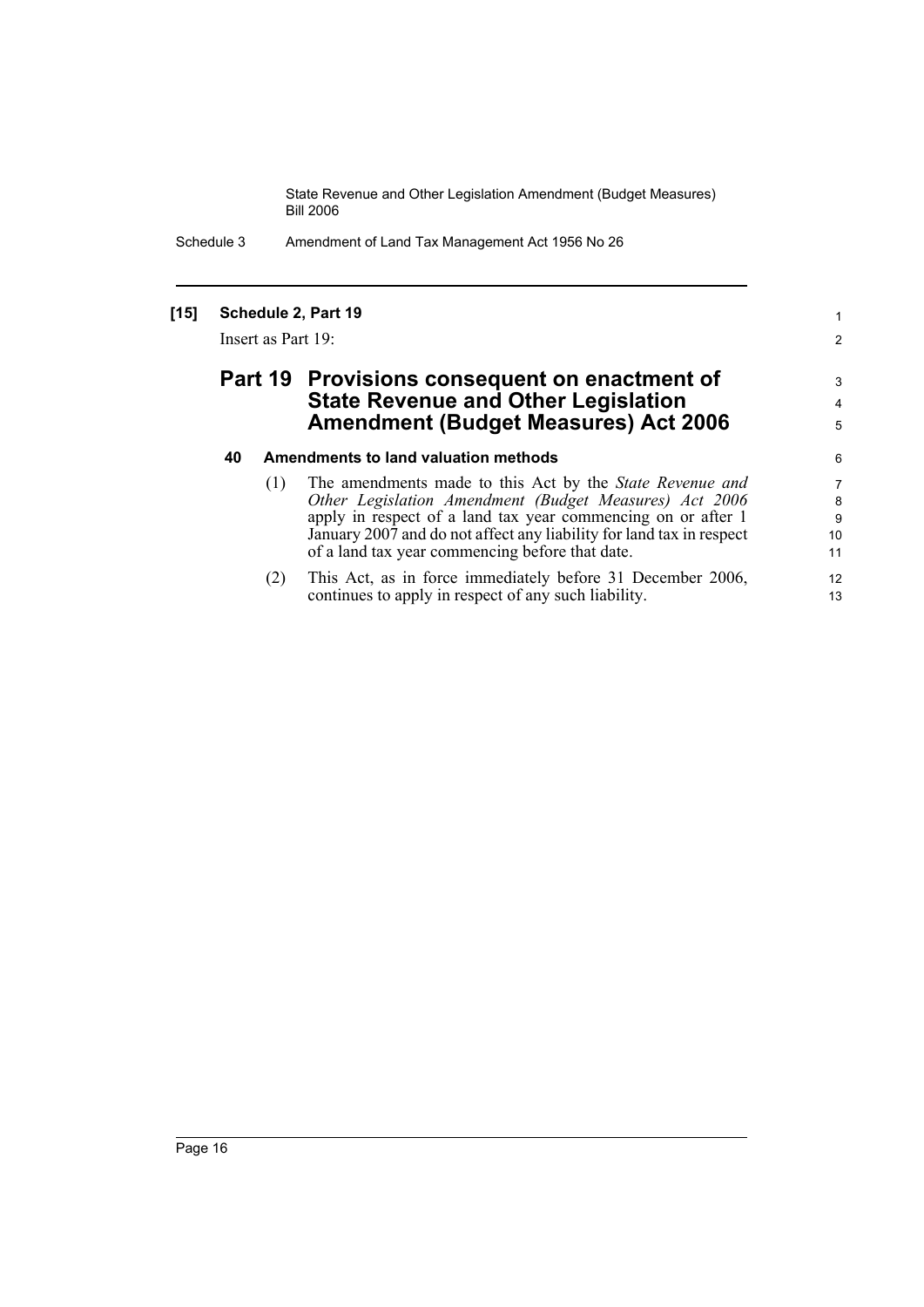Amendment of NSW Self Insurance Corporation Act 2004 No 106 Schedule 4

## **Schedule 4 Amendment of NSW Self Insurance Corporation Act 2004 No 106**

1 2

| (Section 3)                                                                                                                                                                                                                                                                            | 3                                                  |
|----------------------------------------------------------------------------------------------------------------------------------------------------------------------------------------------------------------------------------------------------------------------------------------|----------------------------------------------------|
| Self Insurance Fund                                                                                                                                                                                                                                                                    | $\overline{4}$                                     |
| ection $11(3)$ :                                                                                                                                                                                                                                                                       | 5                                                  |
| The Treasurer may from time to time direct the payment out of<br>the Fund of such sums as the Treasurer considers to be surplus to<br>the requirements of the Fund under this section and such sums are<br>to be paid out of the Fund in accordance with the Treasurer's<br>direction. | 6<br>$\overline{7}$<br>8<br>$\boldsymbol{9}$<br>10 |
| Any sum paid out of the Fund in accordance with the Treasurer's<br>direction is taken to be appropriated by this Act to the Treasurer,<br>and may be issued and applied for or towards the recurrent<br>services, or capital works and services, of the Crown Finance<br>Entity.       | 11<br>12<br>13<br>14<br>15                         |
| In this section:                                                                                                                                                                                                                                                                       | 16                                                 |
| <b>Crown Finance Entity</b> means the entity responsible for the<br>assets, liability and transactions that are the overall responsibility<br>of the Government (in contrast to being the responsibility of<br>individual Government agencies).                                        | 17<br>18<br>19<br>20                               |
| Savings, transitional and other provisions                                                                                                                                                                                                                                             | 21                                                 |
| end of clause $1(1)$ :                                                                                                                                                                                                                                                                 | 22                                                 |
| State Revenue and Other Legislation Amendment (Budget<br>Measures) Act 2006                                                                                                                                                                                                            | 23<br>24                                           |

#### **[1] Section 11 Self Insurance Fund**

Insert after section 11 (3):

- $(4)$  The Treasurer may from time to tin the Fund of such sums as the Treasure the requirements of the Fund under the sum to be paid out of the Fund in accordance with the Treasurer's the Treasurer's the Treasurer's the Treasurer's the Treasurer direction.
- $(5)$  Any sum paid out of the Fund in accordance M direction is taken to be appropriated and may be issued and applied for services, or capital works and serv Entity.
- (6) In this section:

#### [2] Schedule 1 Savings, transitional and other product

Insert at the end of clause 1 (1):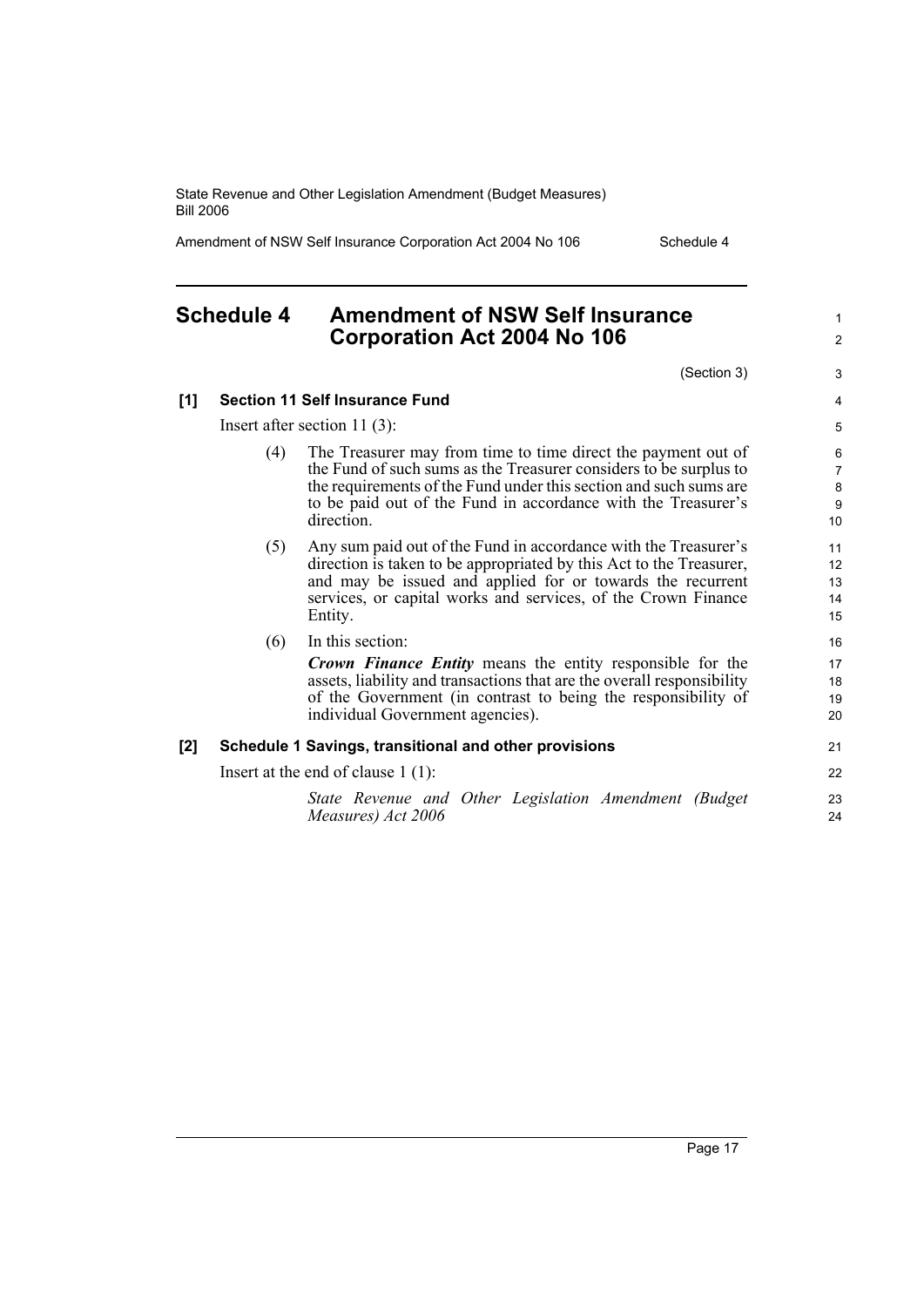Schedule 5 Amendment of Taxation Administration Act 1996 No 97

## **Schedule 5 Amendment of Taxation Administration Act 1996 No 97**

|     |      | (Section 3)                                                            | 3                 |
|-----|------|------------------------------------------------------------------------|-------------------|
| [1] |      | <b>Section 86 Objections</b>                                           | 4                 |
|     |      | Omit the note to section $86(1)$ .                                     | 5                 |
| [2] |      | <b>Section 105A</b>                                                    | 6                 |
|     |      | Insert after section 105:                                              | 7                 |
|     | 105A | <b>Objections to land valuations</b>                                   | 8                 |
|     |      | If an objection to a valuation made under the <i>Valuation of Land</i> | 9                 |
|     |      | <i>Act 1916</i> is allowed by the Valuer-General under that Act (in    | 10                |
|     |      | whole or in part), and the valuation was used as the basis of an       | 11                |
|     |      | assessment of the tax liability of a taxpayer, sections 104 and 105    | $12 \overline{ }$ |
|     |      | apply in relation to the objection in the same way as they apply to    | 13                |
|     |      | an objection under that Act.                                           | 14                |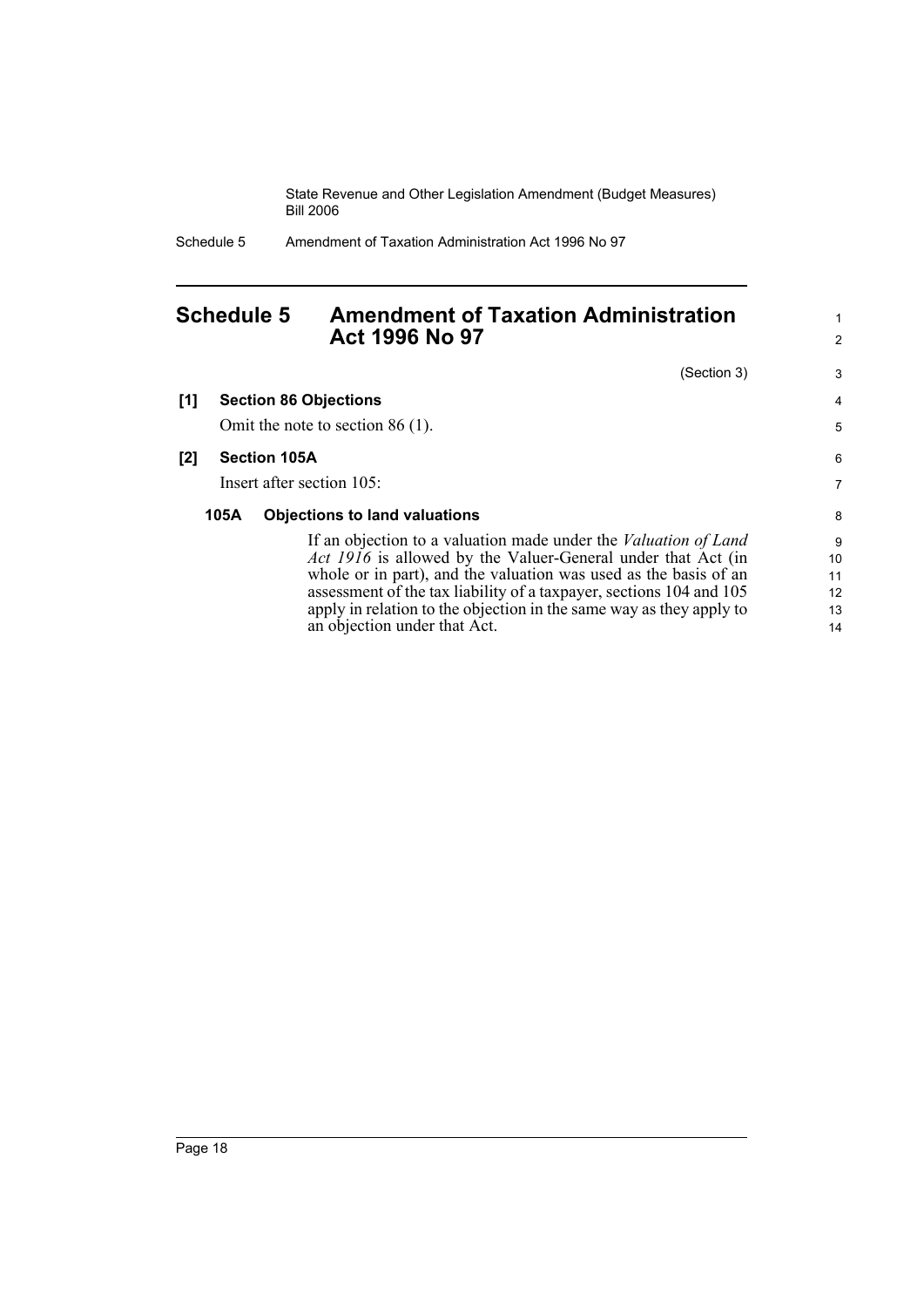Miscellaneous amendments to other legislation Schedule 6 Schedule 6

| <b>Schedule 6</b>        |                                                                         |                   | Miscellaneous amendments to other<br>legislation                                                                                                                                                                                                                                                                                                                             |                                  |  |  |
|--------------------------|-------------------------------------------------------------------------|-------------------|------------------------------------------------------------------------------------------------------------------------------------------------------------------------------------------------------------------------------------------------------------------------------------------------------------------------------------------------------------------------------|----------------------------------|--|--|
|                          |                                                                         |                   | (Section 3)                                                                                                                                                                                                                                                                                                                                                                  | 3                                |  |  |
| 6.1                      |                                                                         |                   | Art Gallery of New South Wales Act 1980 No 65                                                                                                                                                                                                                                                                                                                                | 4                                |  |  |
|                          | <b>Section 5 Constitution of Trust</b><br>Insert after section $5(2)$ : |                   |                                                                                                                                                                                                                                                                                                                                                                              |                                  |  |  |
|                          |                                                                         | (3)               | The Trust is subject to the control and direction of the Minister.                                                                                                                                                                                                                                                                                                           | 6<br>$\overline{7}$              |  |  |
| 6.2                      |                                                                         |                   | Australian Museum Trust Act 1975 No 95                                                                                                                                                                                                                                                                                                                                       | 8                                |  |  |
|                          |                                                                         |                   | <b>Section 5 Constitution of Trust</b>                                                                                                                                                                                                                                                                                                                                       | 9                                |  |  |
|                          |                                                                         |                   | Insert after section $5(3)$ :                                                                                                                                                                                                                                                                                                                                                | 10                               |  |  |
|                          |                                                                         | (4)               | The Trust is subject to the control and direction of the Minister.                                                                                                                                                                                                                                                                                                           | 11                               |  |  |
| 6.3                      |                                                                         |                   | Library Act 1939 No 40                                                                                                                                                                                                                                                                                                                                                       | 12                               |  |  |
|                          |                                                                         |                   | <b>Section 3 Constitution of Council</b>                                                                                                                                                                                                                                                                                                                                     | 13                               |  |  |
|                          |                                                                         |                   | Omit section 3 (4). Insert instead:                                                                                                                                                                                                                                                                                                                                          | 14                               |  |  |
|                          |                                                                         | (4)               | The Council is subject to the control and direction of the<br>Minister.                                                                                                                                                                                                                                                                                                      | 15<br>16                         |  |  |
| 6.4                      |                                                                         |                   | Pay-roll Tax Act 1971 No 22                                                                                                                                                                                                                                                                                                                                                  | 17                               |  |  |
| [1]                      |                                                                         | <b>Section 3E</b> |                                                                                                                                                                                                                                                                                                                                                                              | 18                               |  |  |
| Insert after section 3D: |                                                                         |                   |                                                                                                                                                                                                                                                                                                                                                                              | 19                               |  |  |
|                          | 3Ε                                                                      |                   | Application of Act to certain Divisions of the Government Service                                                                                                                                                                                                                                                                                                            | 20                               |  |  |
|                          |                                                                         | (1)<br>(2)        | This section applies in relation to any Division of the<br>Government Service specified in Part 1 or 2 of Schedule 1 to the<br>Public Sector Employment and Management Act 2002 in which<br>staff are employed under Chapter 1A of that Act to enable a<br>statutory corporation to exercise its functions.<br>For the purposes of this Act, each Division of the Government | 21<br>22<br>23<br>24<br>25<br>26 |  |  |
|                          |                                                                         |                   | Service to which this section applies is taken to be a separate<br>employer with respect to the matters specified in subsection (3).<br>If the Division concerned comprises separate branches each of                                                                                                                                                                        | 27<br>28<br>29                   |  |  |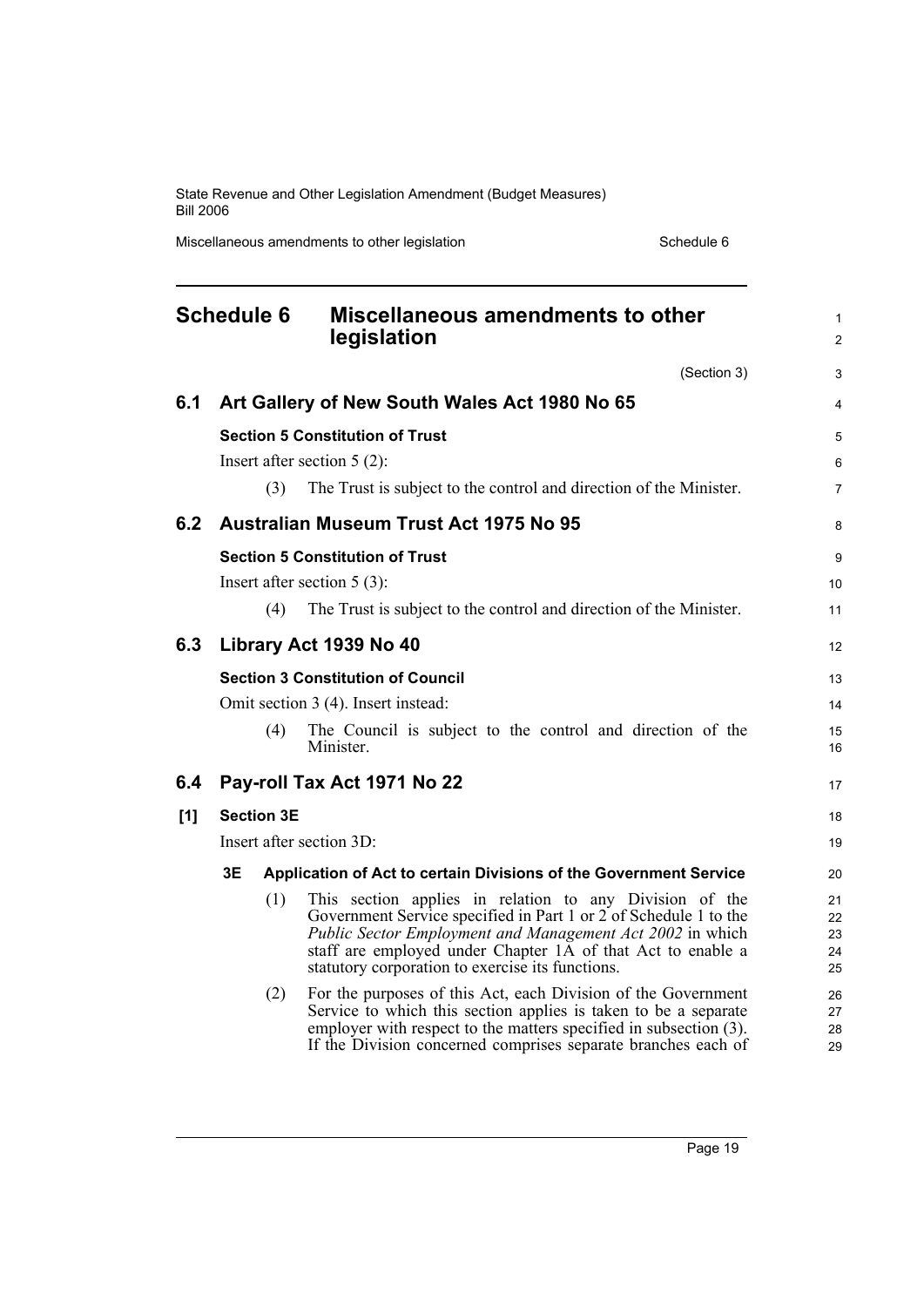which is assigned to a different statutory corporation, each such branch of the Division is taken to be a separate employer with respect to the matters specified in subsection (3) in so far as they relate to that branch.

25

- (3) The matters that are specified for the purposes of subsection (2) are as follows:
	- (a) the wages paid or payable to the staff of the Division or branch of the Division,
	- (b) any fees or other remuneration paid or payable to the members of the board or other governing body of the statutory corporation to which the staff of the Division (or branch of the Division) are assigned,
	- (c) any amount paid or payable under a relevant contract (within the meaning of section 3A) entered into by the statutory corporation concerned,
	- (d) if any staff are also employed in a Division of the Government Service specified in Part 3 of Schedule 1 to the *Public Sector Employment and Management Act 2002* in connection with the statutory corporation concerned the wages paid or payable to the staff of that Division.

#### **[2] Schedule 6 Savings, transitional and other provisions**

Insert at the end of clause 1 (1):

*State Revenue and Other Legislation Amendment (Budget Measures) Act 2006* (to the extent that it amends this Act)

#### **6.5 Public Finance and Audit Act 1983 No 152**

| [1] | <b>Section 4 Definitions</b> |                                                                                                                        | 26             |
|-----|------------------------------|------------------------------------------------------------------------------------------------------------------------|----------------|
|     |                              | Omit paragraph (a) of the definition of <i>authority</i> in section $4(1)$ .                                           | 27             |
|     | Insert instead:              |                                                                                                                        | 28             |
|     | (a)                          | a Division of the Government Service within the meaning<br>of the Public Sector Employment and Management Act<br>2002. | 29<br>30<br>31 |
|     | (al                          | NSW Police,                                                                                                            | 32             |

|  | (a1) NSW Police, |
|--|------------------|
|--|------------------|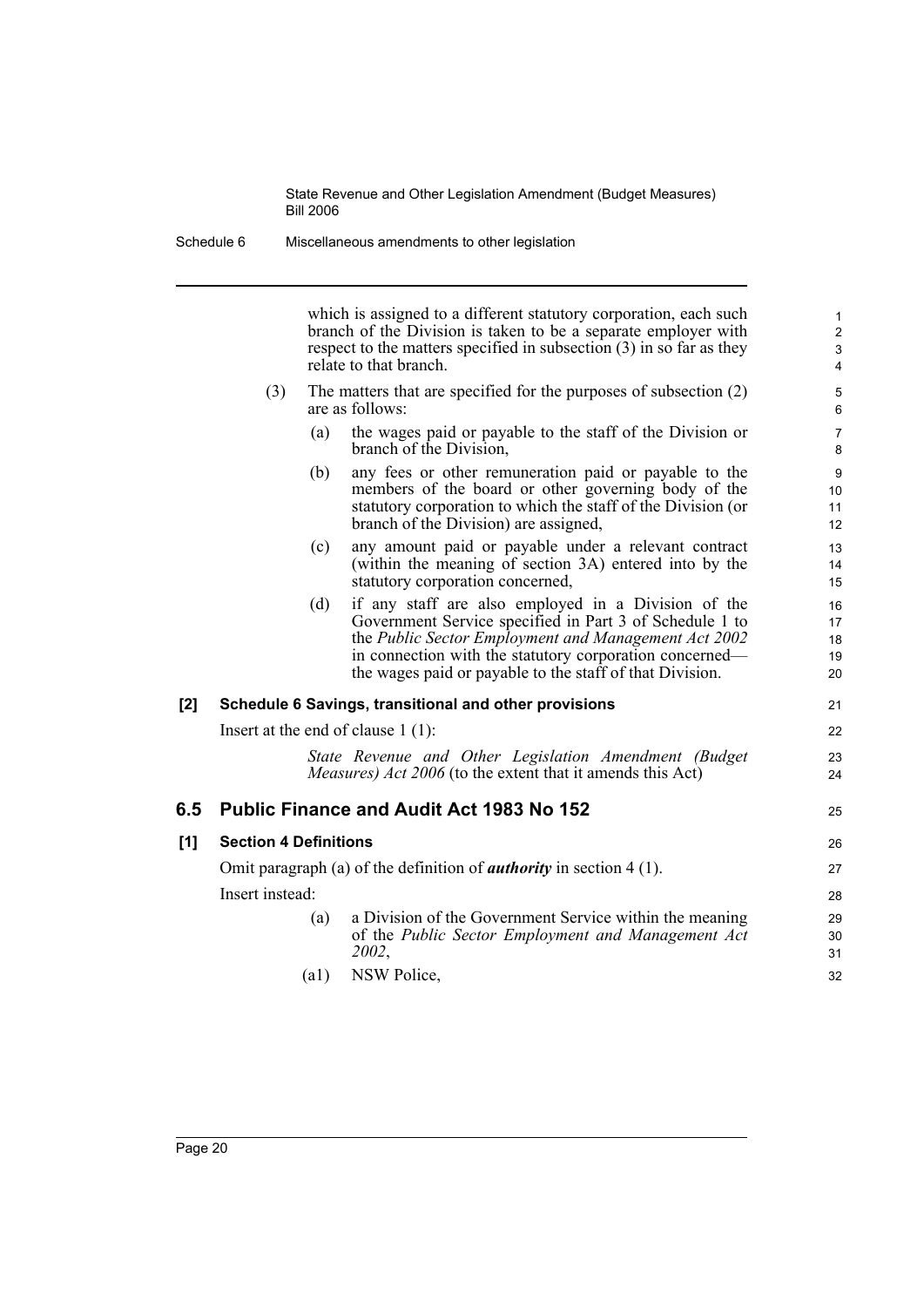Miscellaneous amendments to other legislation Schedule 6 Schedule 6

| [2]   |                                                                                                                         | Section 4 (1), definition of "Head of an authority"                                                                                                                                                     | 1                       |
|-------|-------------------------------------------------------------------------------------------------------------------------|---------------------------------------------------------------------------------------------------------------------------------------------------------------------------------------------------------|-------------------------|
|       |                                                                                                                         | Omit paragraph (a) of the definition. Insert instead:                                                                                                                                                   | $\overline{\mathbf{c}}$ |
|       | (a)                                                                                                                     | in relation to a Division of the Government Service within<br>the meaning of the Public Sector Employment and<br>Management Act 2002—the appropriate Division Head<br>within the meaning of that Act,   | 3<br>4<br>5<br>6        |
|       | (a1)                                                                                                                    | in relation to NSW Police—the Commissioner of Police,                                                                                                                                                   | $\overline{7}$          |
| $[3]$ |                                                                                                                         | Section 4 (1), definition of "officer of an authority"                                                                                                                                                  | 8                       |
|       |                                                                                                                         | Omit paragraph (a) of the definition. Insert instead:                                                                                                                                                   | 9                       |
|       | (a)                                                                                                                     | in relation to a Division of the Government Service within<br>the meaning of the Public Sector Employment and<br>Management Act 2002—a member of the Government<br>Service,                             | 10<br>11<br>12<br>13    |
|       | (a1)                                                                                                                    | in relation to NSW Police—a member of NSW Police,                                                                                                                                                       | 14                      |
| [4]   |                                                                                                                         | Section 4 (1), definition of "officer of an authority"                                                                                                                                                  | 15                      |
|       |                                                                                                                         | Omit "referred to in paragraph $(a)$ , $(b)$ or $(c)$ " from the definition.                                                                                                                            | 16                      |
|       |                                                                                                                         | Insert instead "referred to in paragraphs $(a)$ - $(c)$ ".                                                                                                                                              | 17                      |
| [5]   |                                                                                                                         | Section 12 Commitment etc of expenditure                                                                                                                                                                | 18                      |
|       | Insert after section $12(3)$ :                                                                                          |                                                                                                                                                                                                         | 19                      |
|       | (4)                                                                                                                     | Nothing in this or any other section of this Act prevents an officer<br>of an authority from being authorised to commit or incur<br>expenditure that is legally available for the use of any authority. | 20<br>21<br>22          |
| [6]   | <b>Section 13 Payment of accounts</b>                                                                                   |                                                                                                                                                                                                         | 23                      |
|       | Omit "to whom the power to authorise the payment has been delegated under<br>section 12 $(1)$ " from section 13 $(a)$ . |                                                                                                                                                                                                         |                         |
|       |                                                                                                                         | Insert instead "who is duly authorised to approve the payment".                                                                                                                                         | 26                      |
| [7]   |                                                                                                                         | Schedule 4 Savings, transitional and other provisions                                                                                                                                                   | 27                      |
|       | Insert at the end of clause $1(1)$ :                                                                                    |                                                                                                                                                                                                         | 28                      |
|       |                                                                                                                         | State Revenue and Other Legislation Amendment (Budget<br><i>Measures) Act 2006</i> , but only to the extent that it amends this Act<br>or the Public Finance and Audit Regulation 2005                  | 29<br>30<br>31          |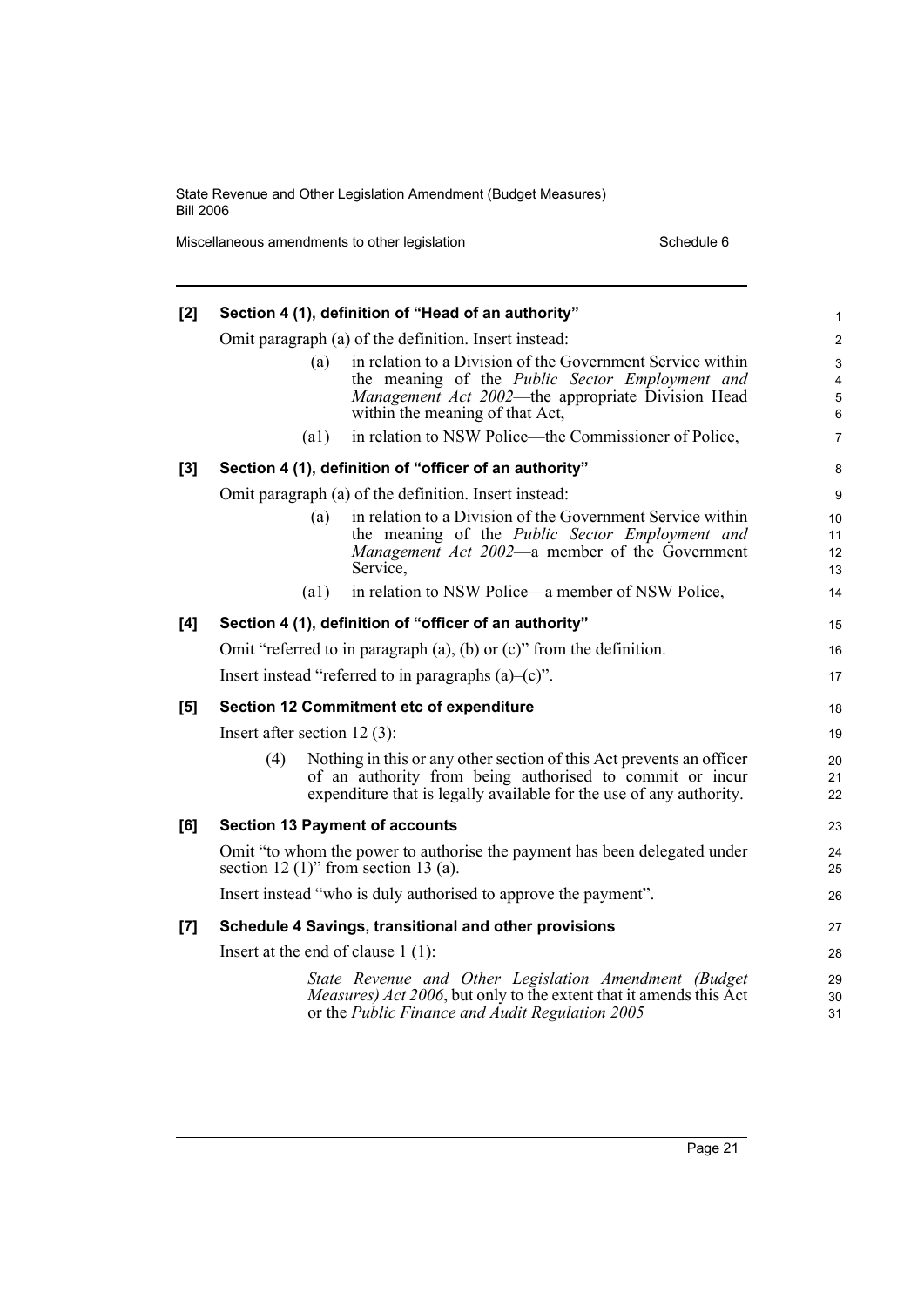| Schedule 6 | Miscellaneous amendments to other legislation |
|------------|-----------------------------------------------|
|------------|-----------------------------------------------|

| 6.6   |                                                                          |     | <b>Public Finance and Audit Regulation 2005</b>                                                                                                                                                                     | $\mathbf{1}$         |  |  |
|-------|--------------------------------------------------------------------------|-----|---------------------------------------------------------------------------------------------------------------------------------------------------------------------------------------------------------------------|----------------------|--|--|
|       | Clause 14 Definitions of "authority" and "officer of an authority"       |     |                                                                                                                                                                                                                     |                      |  |  |
|       | Omit the clause.                                                         |     |                                                                                                                                                                                                                     |                      |  |  |
| 6.7   |                                                                          |     | Tourism New South Wales Act 1984 No 46                                                                                                                                                                              | 4                    |  |  |
| [1]   |                                                                          |     | <b>Section 4 Constitution of Tourism New South Wales</b>                                                                                                                                                            | 5                    |  |  |
|       | Omit section 4 (3). Insert instead:                                      |     |                                                                                                                                                                                                                     | 6                    |  |  |
|       | (3)                                                                      |     | Tourism New South Wales is to consist of:                                                                                                                                                                           | $\overline{7}$       |  |  |
|       |                                                                          | (a) | not fewer than 8 nor more than 10 members appointed by<br>the Governor (referred to in this Act as <i>appointed</i><br><i>members</i> ), and                                                                        | 8<br>9<br>10         |  |  |
|       |                                                                          | (b) | one other member, being the Director-General of the<br>Department of State and Regional Development (or a<br>person nominated by the Director-General).                                                             | 11<br>12<br>13       |  |  |
| [2]   | Section 4 (4)                                                            |     |                                                                                                                                                                                                                     | 14                   |  |  |
|       | Omit "Of the members". Insert instead "Of the appointed members".        |     |                                                                                                                                                                                                                     |                      |  |  |
| $[3]$ | Section 4 (7)                                                            |     |                                                                                                                                                                                                                     | 16                   |  |  |
|       | Insert after section $4(6)$ :                                            |     |                                                                                                                                                                                                                     | 17                   |  |  |
|       | (7)                                                                      |     | The substitution of subsection (3) by the State Revenue and Other<br>Legislation Amendment (Budget Measures) Act 2006 does not<br>affect any appointment under this section as in force before the<br>substitution. | 18<br>19<br>20<br>21 |  |  |
| [4]   | <b>Section 27 Annual report</b>                                          |     |                                                                                                                                                                                                                     | 22                   |  |  |
|       | Insert after section $27(2)$ :                                           |     |                                                                                                                                                                                                                     | 23                   |  |  |
|       | (3)                                                                      |     | Nothing in this section prevents the report from being included in<br>the annual report for that year of any Department of the Public<br>Service that is responsible to the Minister.                               | 24<br>25<br>26       |  |  |
| [5]   | Wales                                                                    |     | Schedule 1 Provisions relating to the members of Tourism New South                                                                                                                                                  | 27<br>28             |  |  |
|       | Omit "a member" from clause 3 (1). Insert instead "an appointed member". |     |                                                                                                                                                                                                                     |                      |  |  |
| [6]   | Schedule 1, clause 7                                                     |     |                                                                                                                                                                                                                     | 30                   |  |  |
|       | Omit "any member". Insert instead "an appointed member".                 |     |                                                                                                                                                                                                                     | 31                   |  |  |